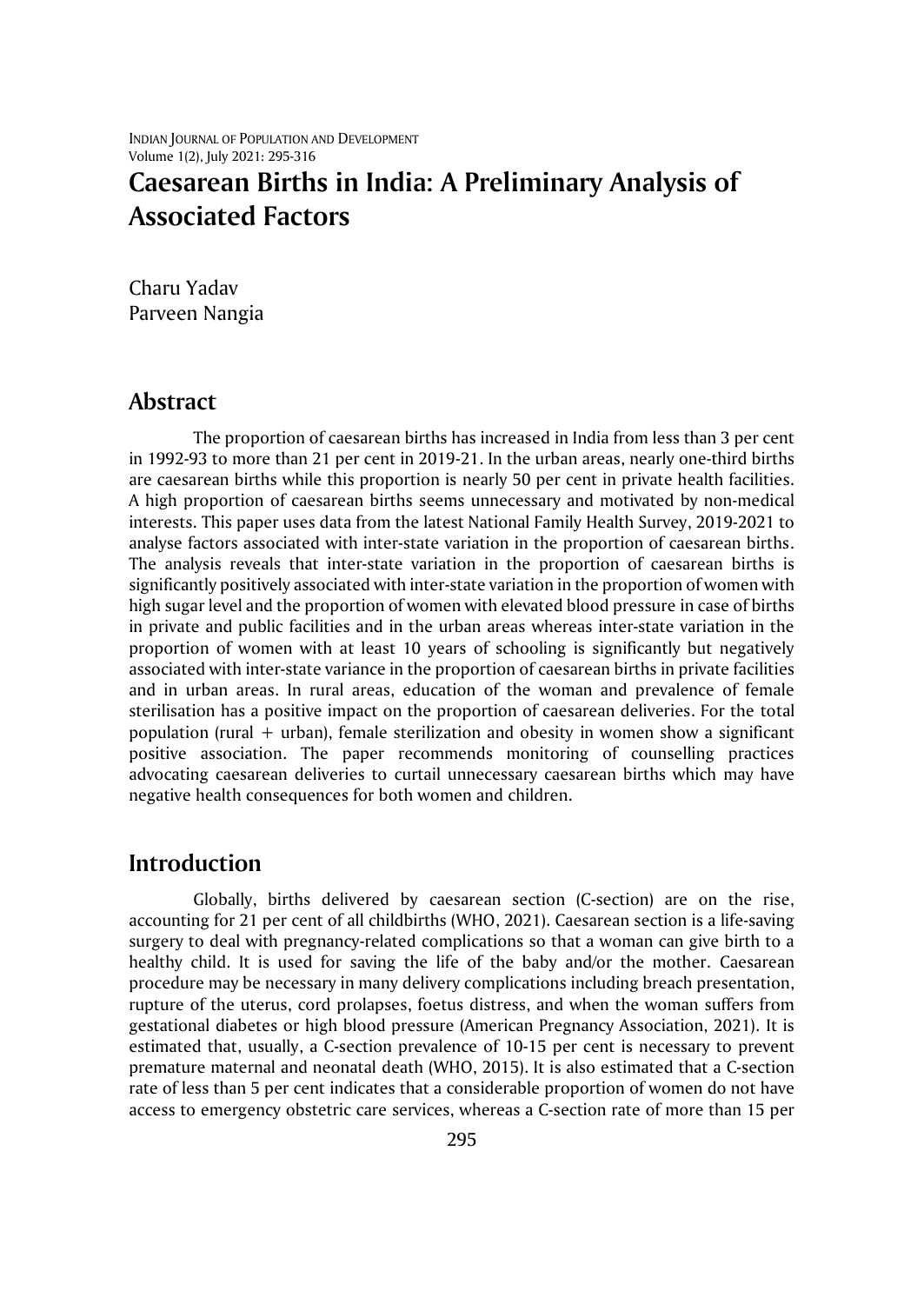cent indicates overuse of the procedure that does not have medical justification (Bhatia et al, 2020). When this method is overused, it becomes a matter of concern.

The existing evidence suggests that the prevalence of C-section is increasing (Al Rifai, 2014; Khawaja et al, 2004; Radha et al, 2015; Radhakrishnan et al, 2017; Subedi, 2012; Stavrou et al, 2011). It is estimated that more than one out of every five deliveries in the world are C-section deliveries (Betran et al, 2021). Although, delivery through surgical procedure is beneficial in case of medical emergency, yet it needs to be opted with caution and must be avoided when not necessary as there are known complications for both the woman and the neonate (Gayathry et al, 2017; Betran et al, 2016). The current trend, however, shows that many C-sections are unnecessary. A high prevalence of C-section deliveries puts women and children at risk of short- and long-term health concerns. It is projected that by the year 2030, almost 29 per cent of the deliveries in the world would be C-section deliveries (Betran et al, 2021) which is medically unacceptable.

The fourth round of the National Family Health Survey (NFHS 2015-16) in India had reported that out of a total of 195,366 institutional births, 35,671 births - 15,165 in public facilities and 20,506 births in private facilities – were delivered through C-section or were caesarean births (Bhatia et al, 2020). This means that caesarean births accounted for 17.2 per cent of total births - 11.9 per cent in public facilities and 40.9 per cent in private facilities. Between NFHS -1 (1992-93) and NFHS-4 (2015-16), the proportion of caesarean births increased from 2.9 per cent to 17.2 per cent. In public facilities, this proportion increased from 7.2 per cent to 11.9 per cent, while in private facilities from 12.3 per cent to 40.9 per cent. A high proportion of caesarean births in private health facilities and the rapid increase in this proportion raises some questions about the motivation behind the rapid increase in adopting this surgical procedure to conducting delivery. This concern has also been felt at the global level because the global C-section rate is estimated to have increased from 6.7 per cent in 1990 to 19.1 per cent in 2014 (Betran et al, 2016) and 21 per cent in 2021 (WHO, 2021). Several reasons have been put forward to explain the global rise in caesarean births. These include women preferences, practice of defensive medicine, socio-cultural factors, financial incentives (Gibbons et al, 2010), and changes in obstetric practices (MacDorman et al, 2008). Research carried out in India suggests that the C-section birth rate in India is significantly associated with age, educational attainment, wealth quintile, obesity, or high Body Mass Index (BMI) of woman, pregnancy complications, and previous caesarean births (Roy et al, 2021; Mohanty et al, 2019).

An increase in the proportion of caesarean births is also associated with the preference for C-section by some women. Women with secondary infertility fear normal delivery when they become pregnant again as it may reduce their chances to have a live birth (Kirchengast and Hartmann, 2019; Chavarro et al, 2020). The level of education of a woman has also been found to be linked to enhanced apprehension toward normal delivery which can cause prolonged and excruciating pain (Hofberg and Ward, 2003). Due to the anxiety related to prolonged labour during normal vaginal delivery, some women prefer Csection delivery (Suwanrath et al, 2021) even though it costs more (Bhatia et al, 2020). From the perspective of the health facility, a C-section delivery usually takes less time in the sense that it overcomes the uncertainty of the duration of labour and pays more than a normal delivery (Johnson and Rehavi, 2016; Dongre and Surana, 2018). It is in the interest of private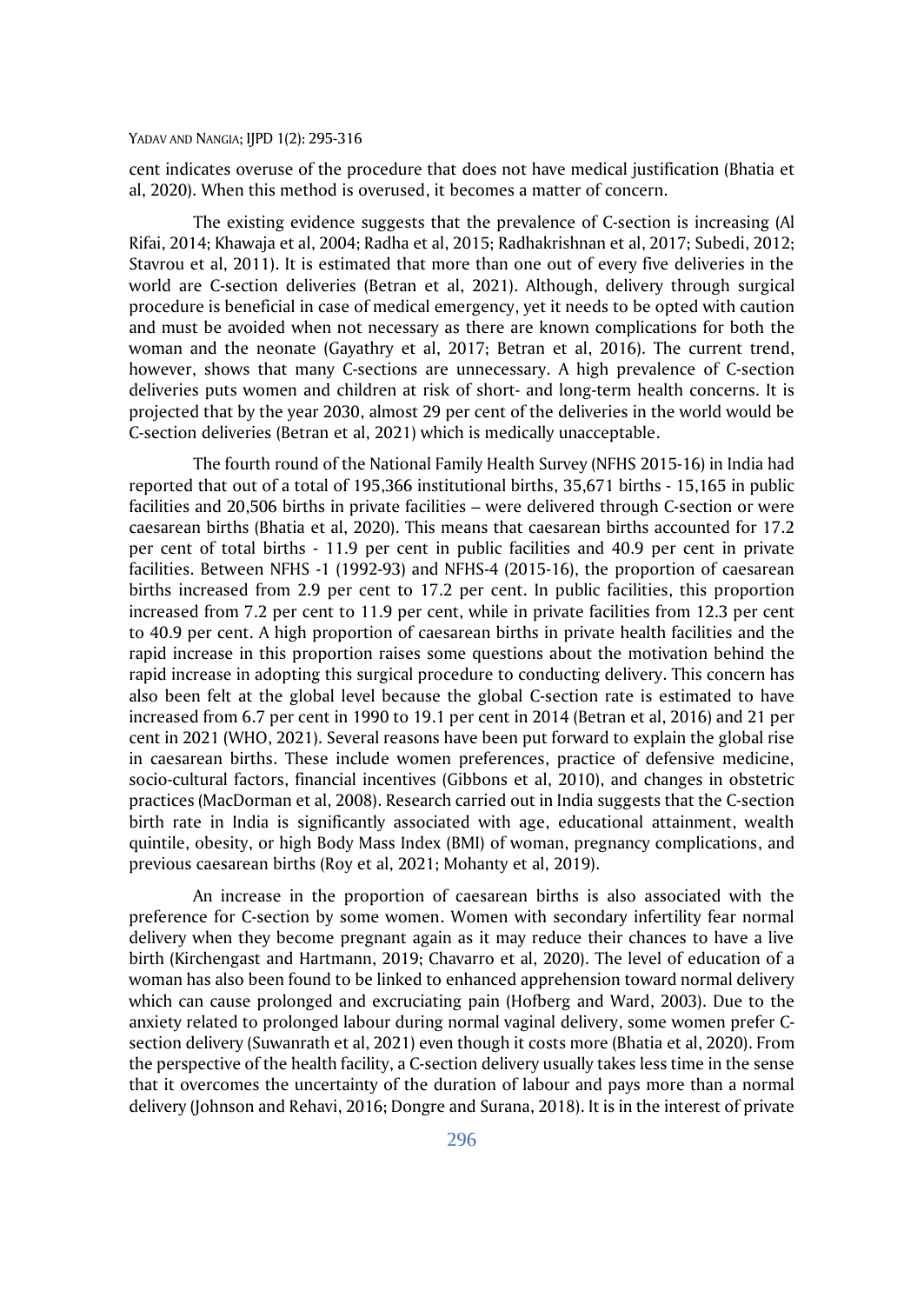health facilities to promote C-section deliveries for their financial gains (Bhatia et al, 2020). Studies have also shown that C-section delivery is recommended more for those women who have health insurance coverage (Hoxha et al, 2017).

In India, the results of the NFHS-5 show that 32.3 per cent of the births in urban areas and 47.4 per cent in private health facilities are cesarean births. Does it mean that Csection was necessary for all of them? In the absence of the necessary data to answer this question, the present study attempts to investigate the factors that may have led to a high proportion of caesarean births. The individual level data from NFHS-5 are not yet available, although state level fact sheets based on NFHS-5 data are available. The present study, therefore, analyses spatial variation in the prevalence of caesarean births in the country, in its rural and urban areas, and in the private and public health facilities. It also investigates correlates of caesarean births and attempts to determine some of the factors that may predict the spatial variation in the proportion of caesarean births in India.

# **Methodology**

*Data Source.* This study uses data from the fifth round of the National Family Health Survey (NFHS)-5 (2019-2021). The NFHS is a multi-stage, stratified survey conducted in a representative sample of households throughout India. The survey provides national and state-level estimates of selected indicators related to fertility, infant and child mortality, practice of family planning, maternal and child health, reproductive health, nutrition, anaemia, and utilisation and quality of health and family planning services. The present study uses state level estimates of the proportion of caesarean births available from NFHS-5 (Government of India, n.d.). The NFHS-5 factsheets also provide estimates of the proportion of caesarean births based on the data from NFHS-4 (2015-2016) which also permit analysing the trend in the proportion of caesarean deliveries in different states; in rural and urban areas of different states; and in public and private health facilities. Details about the size of the sample, sample design, data processing and quality aspects of the data collected during fourth and fifth rounds are documented in the country report (Government of India, 2017).

*Variables Considered.* In NFHS-5, currently married women in the age group 15- 49 years were asked about the place of their last delivery which was classified as public health facility – government hospital, dispensary, health centre or other government health institutions – and private health facility - private hospital, maternity home, or private health institutions. For each reported birth, it was also asked whether the delivery was normal, or it was a C-section delivery. Based on this information, the proportion of caesarean births have been calculated for 28 states of the country as they existed at the time of NFHS-5. The proportion of caesarean births to total births is taken as the dependent or the study variable for the present analysis. On the other hand, seven independent or the explanatory variables have been used in the analysis: 1) proportion of women aged 15-49 years having 10 or more years of schooling; 2) proportion of women aged 15-49 years who were sterilised; 3) proportion of women aged 15-49 years using Intrauterine Contraceptive Device/Postpartum Intrauterine Contraceptive Device (IUD/PPIUD); 4) Proportion of women aged 15-49 years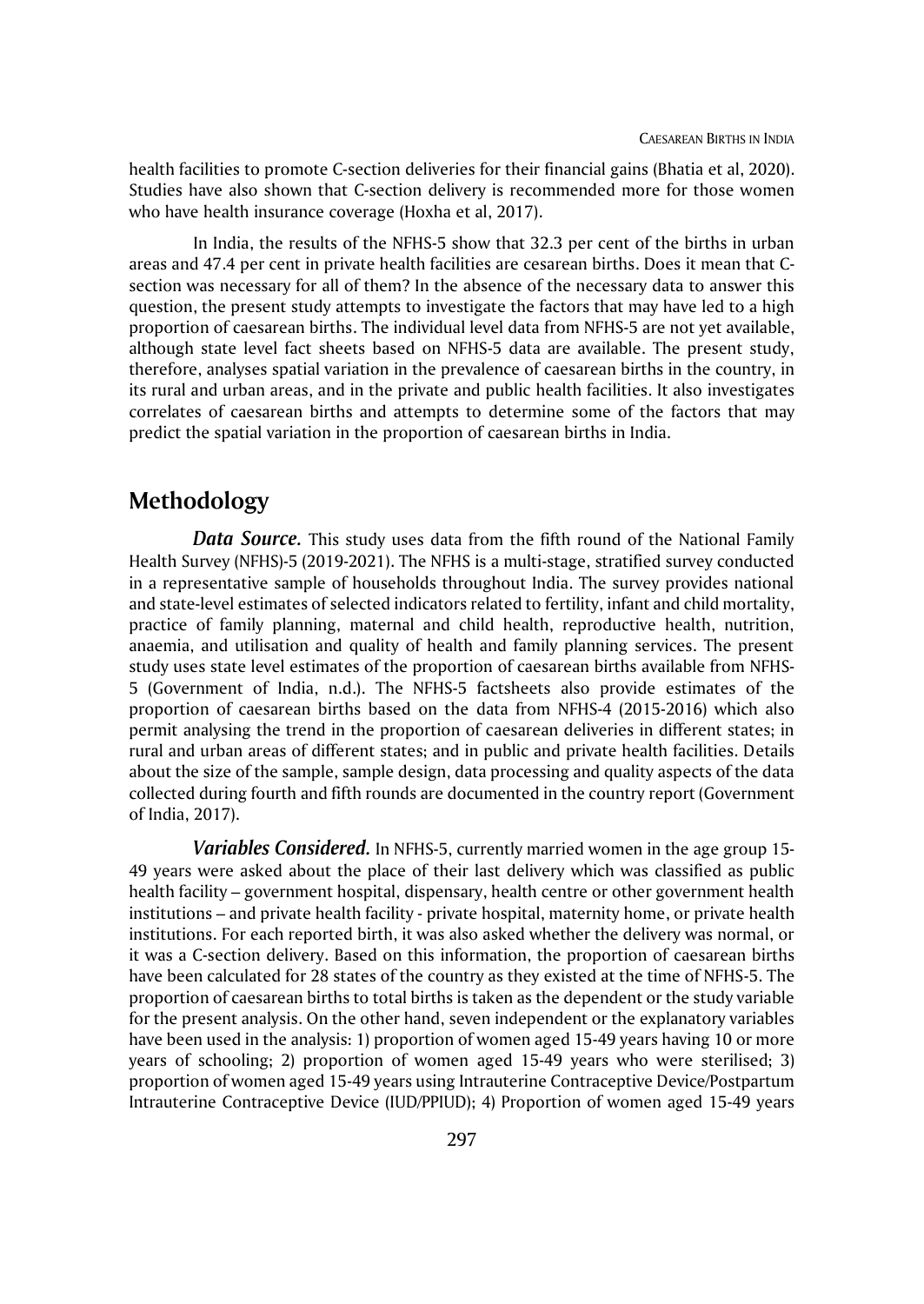who had at least 4 antenatal care visits during their last pregnancy; 5) proportion of women who were having high or very high blood sugar level  $(>140 \text{ mg/dl})$  or women who were taking medicine to control blood sugar; 6) proportion of women with elevated blood pressure (systolic  $> =140$  mm of Hg and/or diastolic  $> =90$  mm of Hg) or women taking medicine to control blood pressure; and 7) proportion of women who were overweight or obese (BMI  $> = 25.0 \text{ kg/m}^2$ ).

*Data Analysis.* This study has investigated state-level changes in the proportion of caesarean births in recent years in the rural and urban areas in public and private health facilities. State level maps have been used to depict the spatial variation in the proportion of caesarean births in the country. Finally, the state-level data have been analysed to examine the association between the proportion of caesarean births and selected independent variables. The simple zero order correlation coefficient of the proportion of caesarean births with all the independent variables is found to be statistically significant in the combined (rural and urban) population as well as separately in rural and urban populations. Therefore, stepwise regression analysis was carried out to analyse the effect of each of the seven independent variables on the proportion of caesarean births. The analysis has also been carried out separately for caesarean births in public facilities and caesarean births in private facilities.

### **Results**

The proportion of caesarean births in India has increased from 17.2 per cent in 2015-2016 to 21.5 per cent in 2019-2021. This proportion is substantially higher in the urban areas, but the increase in this proportion has been different in rural and urban areas. The proportion of caesarean births increased from 28.2 per cent to 32.3 per cent in the urban areas but from 12.8 per cent to 17.6 per cent in the rural areas (Figure 1). In the private health facilities, the proportion of caesarean births increased from 40.9 per cent in 2015-2016 to 47.4 per cent in 2019-2021 whereas this proportion increased from 11.9 per cent to 14.3 per cent in the public health facilities (Figure 2). In the rural areas, the proportion of caesarean births is within the range recommended by WHO, but in the urban areas, this proportion is not only well above the recommended WHO norm, but the increase is also quite alarming. The trend in this proportion in the rural areas, however, indicates, that the proportion of caesarean births has also crossed the upper limit recommended by the WHO.

Figure 3 shows the variation in the proportion of caesarean births across the states of the country during 2019-2021 as revealed through NFHS-5. There are only eight states where the proportion of caesarean births to total births is within the range recommended by the WHO (10-15 per cent) and most of these states are located in the central part of the country. In 18 states of the country, the proportion of caesarean births exceed 15 per cent. These states include all northern and southern states and some states in the north-eastern part of the country. There are only two states - Nagaland and Mizoram – where the proportion of caesarean births is less than 10 per cent. The very low proportion of caesarean births in these states raises questions about the availability and use of health services.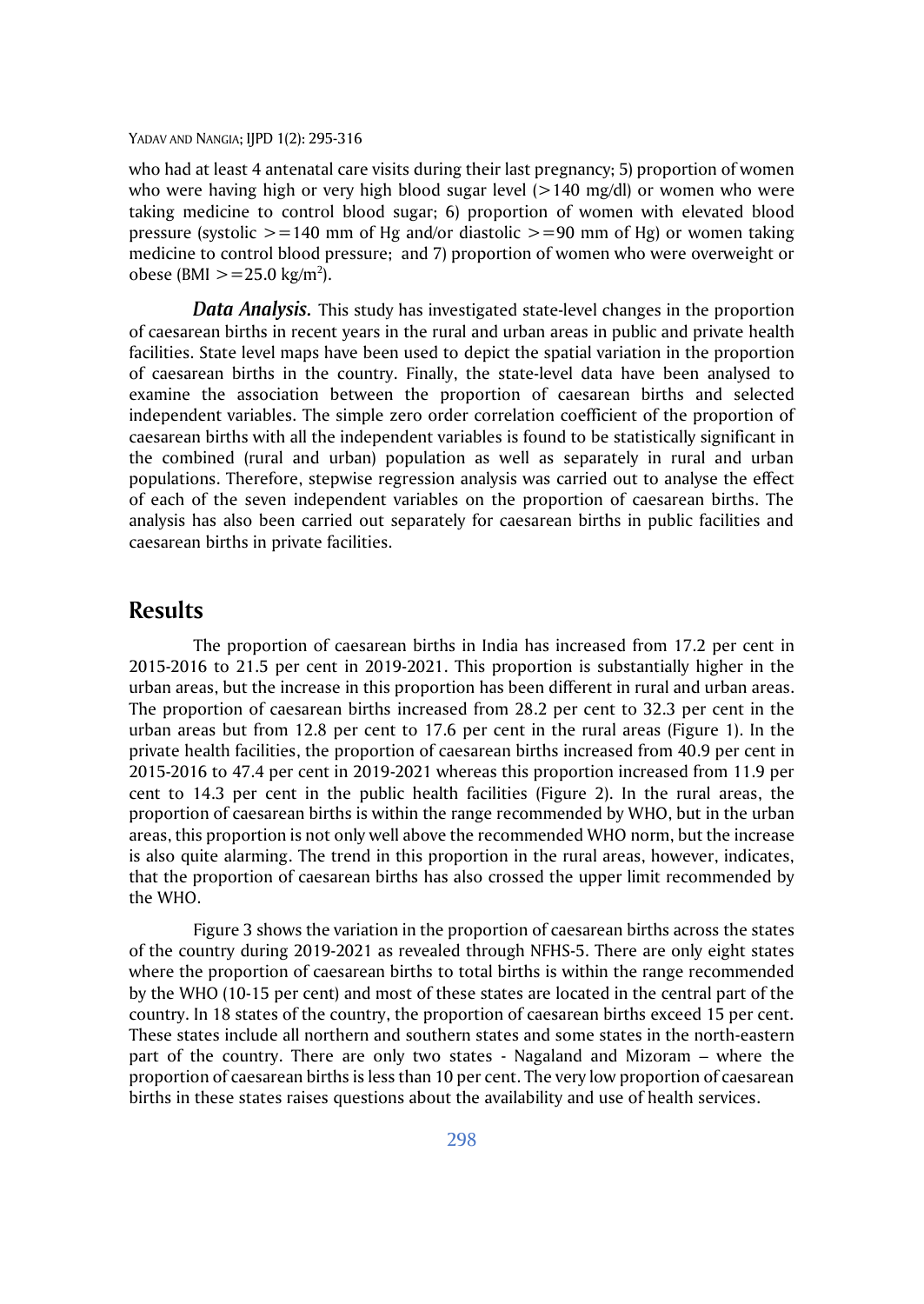CAESAREAN BIRTHS IN INDIA



Figure 1: Proportion (per cent) of caesarean births in India, 2015-2106 and 2019-2021 Source: Authors



Figure 2: Proportion (per cent) of caesarean births in public and private health facilities, 2015-2016 and 2019-2021 Source: Authors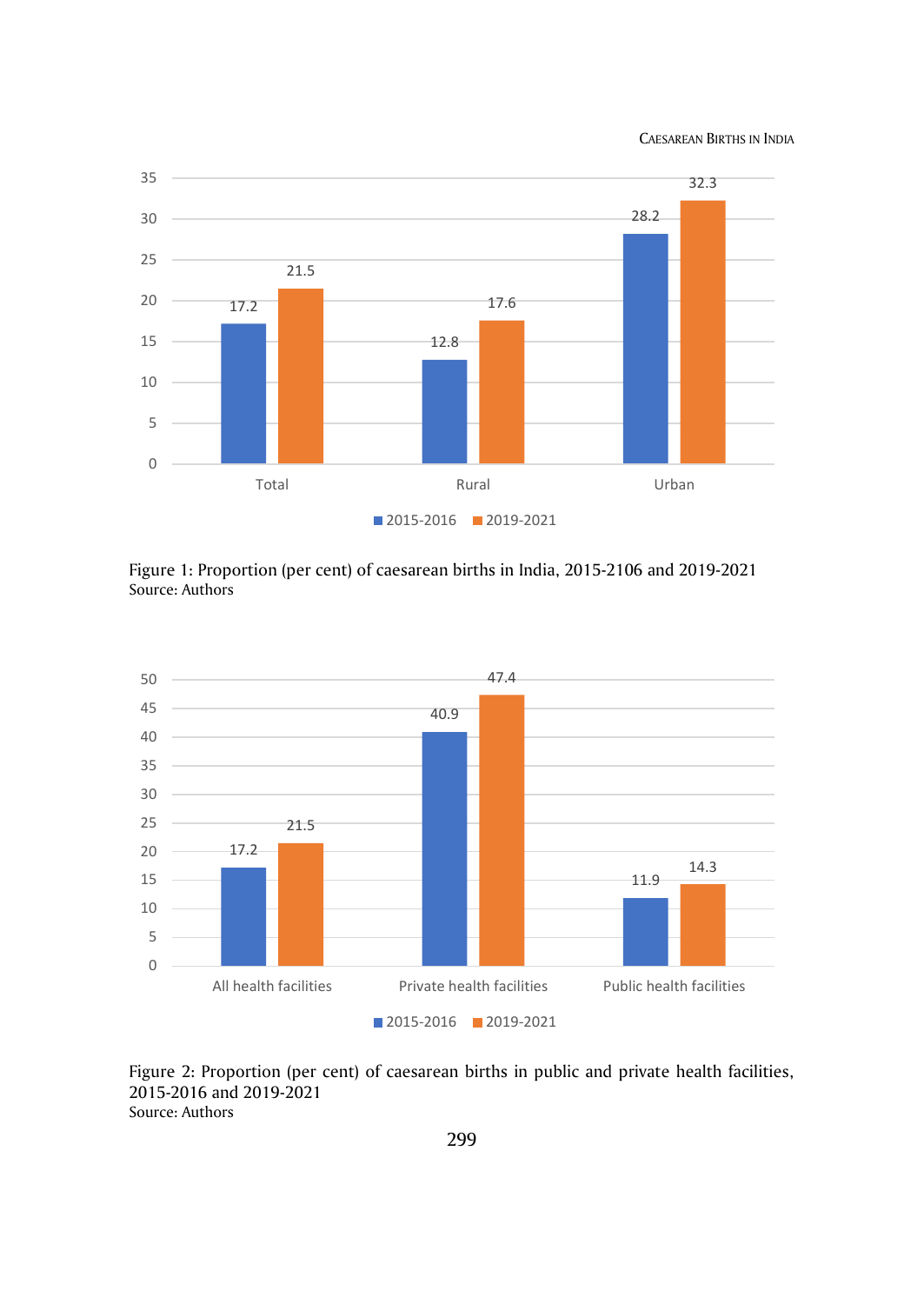

Figure 3: Inter-state variation in the proportion (per cent) of caesarean births in India 2019-2021 Source: Authors

Figure 4 shows the inter-state variation in the proportion of caesarean births in the rural population. The pattern is very similar to that in the combined population (Figure 3). There are, however, some differences. There are only five states where the proportion of caesarean births ranges between 10-15 per cent in the rural areas. There are 17 states where this proportion is more than 15 per cent whereas in six states, it is less than 10 per cent. In Andhra Pradesh and Telangana, more than half of the births are reported to be caesarean births. Figure 5 illustrates that in all states, the proportion of caesarean births in urban areas is higher than that in rural areas, although the gap varies.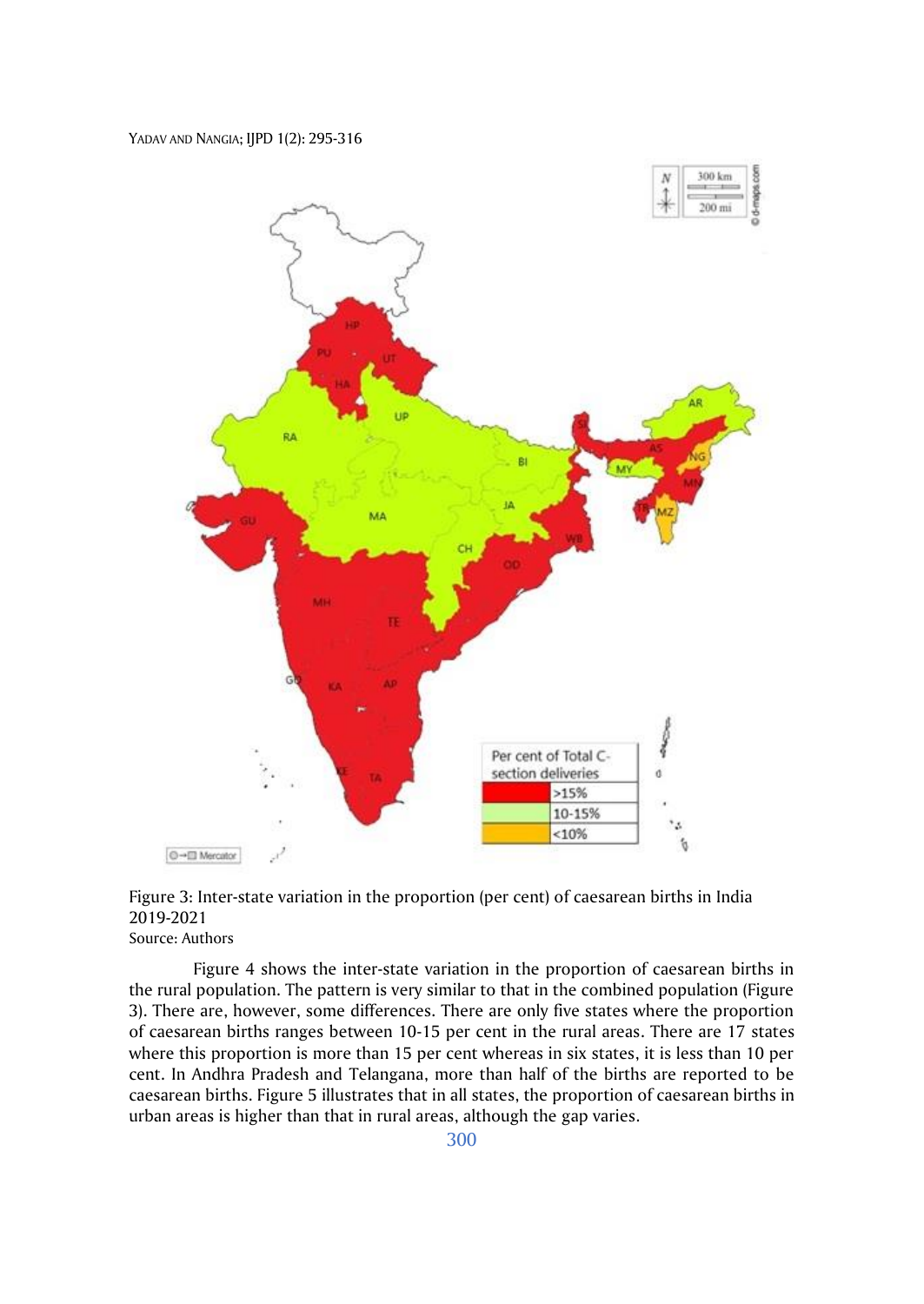CAESAREAN BIRTHS IN INDIA



Figure 4: Inter-state variation in the proportion (per cent) of caesarean births in the rural population, 2019-2021 Source: Authors

Figure 6 depicts inter-state variation in the proportion of caesarean births in the private health facilities while Figure 7 depicts inter-state variation in the public health facilities. Telangana and West Bengal are the only two states where the proportion of caesarean births is more than 75 per cent of all births in private health facilities. There are 12 states where more than half of all births in private health facilities are caesarean births. Nagaland is the only state where this proportion is less than 25 per cent. In all states, the proportion of caesarean births in the private health facilities is alarmingly high.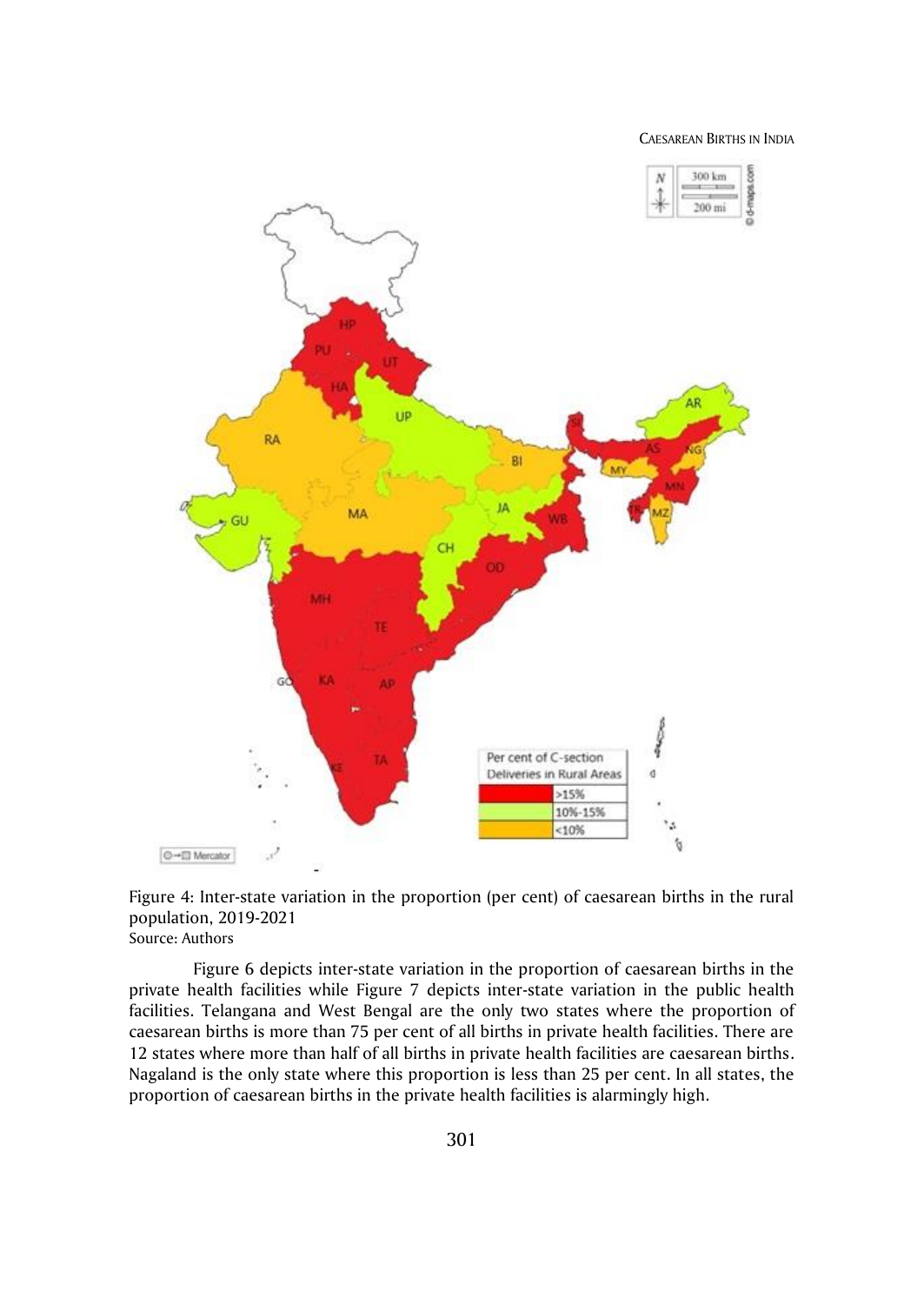

Figure 5: Inter-state variation in the proportion (per cent) of caesarean births in the urban population 2019-2021 Source: Authors

On the other hand, there are nine states where caesarean births account for less than 10 per cent of all births in public health facilities. In five states, this proportion ranges between 10-15 per cent. This leaves fourteen states where caesarean births are more than 15 per cent of all births in public health facilities. Figures 1 and 7 indicate that in Rajasthan, Uttar Pradesh, Bihar, Madhya Pradesh, Chhattisgarh, and Jharkhand, the overall proportion of caesarean births is in the range recommended by WHO, but the proportion of caesarean births is less than 10 per cent of all deliveries in the public health facilities.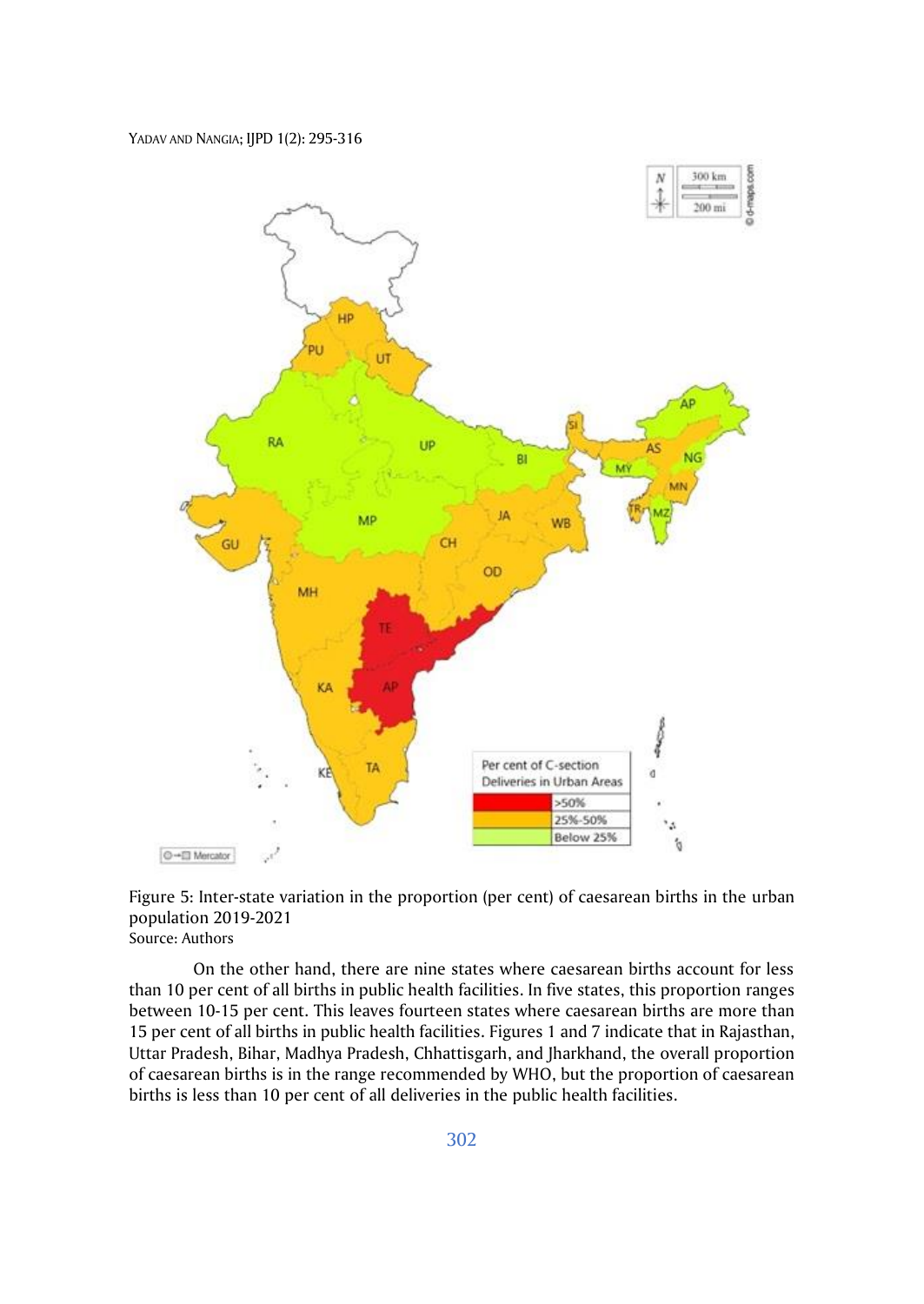CAESAREAN BIRTHS IN INDIA



Figure 6: Inter-state variation in the proportion (per cent) of caesarean births in the private health care facilities 2019-2021 Source: Authors

Table 1 provides detailed information about caesarean births in rural and urban areas and in private and public health facilities. Telangana has the highest proportion of caesarean births (60.7 per cent) whereas Nagaland has the lowest (5.2 per cent). In Tamil Nadu and Andhra Pradesh, caesarean births account for more than two-fifths of all births. In Nagaland, Mizoram, and Bihar, less than 10 per cent of all births are caesarean births. There are only seven states - Arunachal Pradesh, Jharkhand, Madhya Pradesh, Meghalaya, Rajasthan, and Uttar Pradesh – where the proportion of caesarean births ranges between 10-15 per cent.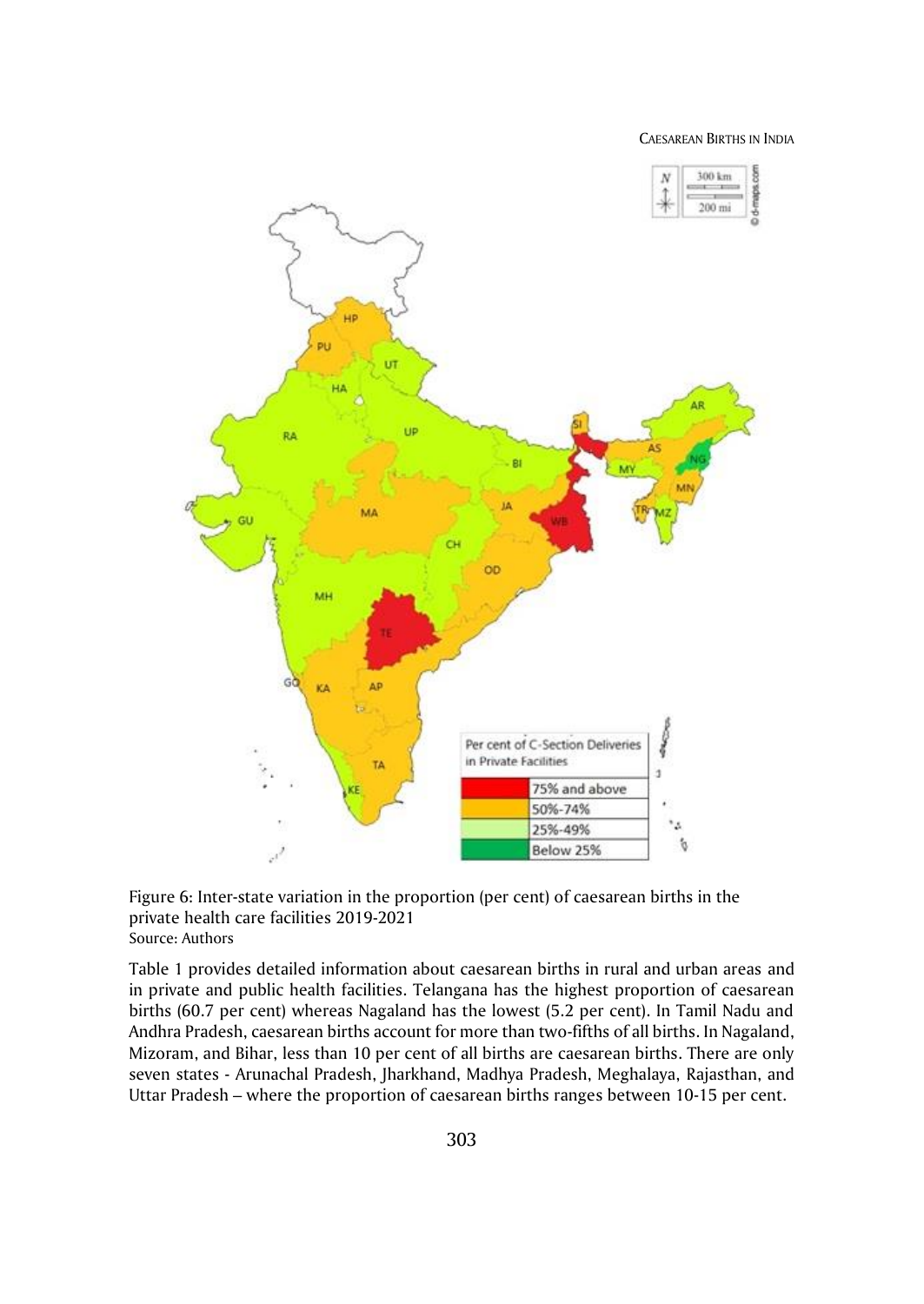

Figure 7: Inter-state variation in the proportion (per cent) of caesarean births in private health facilities, 2019-2021 Source: Authors

In the urban areas, on the other hand, nearly two-third (64.3 per cent) of all births in Telangana and more than half (50.5 per cent) of all births in Andhra Pradesh are reported to be caesarean births. By comparison, Nagaland is the only state in the country where caesarean births account for less than 10 per cent of all births in the urban areas. Besides Nagaland, there is no other state in the country where caesarean births accounted for less than 15 per cent of all births in the urban areas according to the data available from NFHS-5 as recommended by the WHO. Very high proportion of caesarean births in the urban areas of all but one states is a matter of public health concern.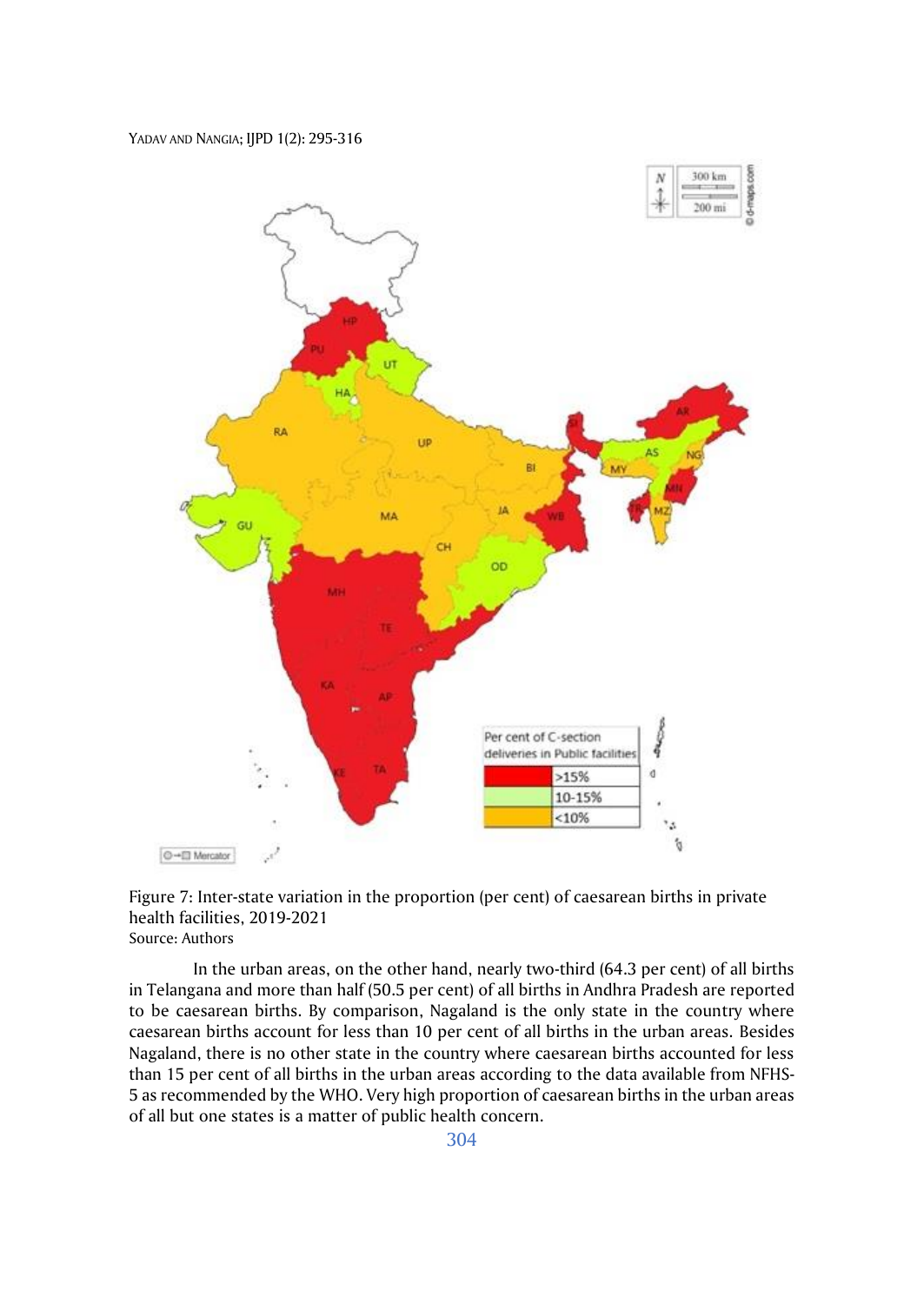| State             | All health facilities |       |       |       | Private health facilities |       | Public health facilities |       |       |  |
|-------------------|-----------------------|-------|-------|-------|---------------------------|-------|--------------------------|-------|-------|--|
|                   | Total                 | Rural | Urban | Total | Rural                     | Urban | Total                    | Rural | Urban |  |
| India             | 21.5                  | 17.6  | 32.3  | 47.4  | 46.0                      | 49.3  | 14.3                     | 11.9  | 22.7  |  |
| Andhra Pradesh    | 42.4                  | 39.3  | 50.5  | 63.0  | 61.4                      | 66.1  | 26.6                     | 25.2  | 30.9  |  |
| Arunachal Pradesh | 14.8                  | 14.4  | 17.1  | 47.3  | 43.8                      | 56.3  | 17.0                     | 17.4  | 15.0  |  |
| Assam             | 18.1                  | 15.6  | 39.2  | 70.6  | 66.9                      | 78.8  | 15.2                     | 13.9  | 26.7  |  |
| Bihar             | 9.7                   | 8.8   | 15.7  | 39.6  | 40.6                      | 36.7  | 3.6                      | 3.5   | 4.7   |  |
| Chhattisgarh      | 15.2                  | 11.3  | 31.2  | 57.0  | 54.5                      | 60.4  | 8.9                      | 7.1   | 17.8  |  |
| Goa               | 39.5                  | 40.1  | 39.1  | 50.0  | 56.6                      | 46.6  | 31.5                     | 29.6  | 32.9  |  |
| Gujrat            | 21.0                  | 15.3  | 30.7  | 30.8  | 25.0                      | 38.0  | 12.4                     | 8.8   | 20.3  |  |
| Haryana           | 19.5                  | 17.8  | 23.5  | 33.9  | 33.4                      | 34.9  | 11.7                     | 10.9  | 14.4  |  |
| Himachal Pradesh  | 21.0                  | 20.3  | 26.2  | 51.4  | 52.6                      | 46.7  | 17.4                     | 17.2  | 19.8  |  |
| Jharkhand         | 12.8                  | 10.2  | 25.8  | 46.7  | 46.1                      | 47.7  | 7.0                      | 6.1   | 12.4  |  |
| Karnataka         | 31.5                  | 29.4  | 35.2  | 52.5  | 52.8                      | 52.3  | 22.6                     | 22.2  | 23.3  |  |
| Kerala            | 38.9                  | 38.7  | 39.1  | 39.9  | 40.4                      | 39.4  | 37.2                     | 36.1  | 38.8  |  |
| Madhya Pradesh    | 12.1                  | 8.8   | 23.3  | 52.3  | 53.2                      | 51.4  | 8.2                      | 6.5   | 15.3  |  |
| Maharashtra       | 25.4                  | 21.5  | 30.6  | 39.1  | 37.3                      | 40.9  | 18.3                     | 15.1  | 23.2  |  |
| Manipur           | 25.6                  | 19.7  | 38.0  | 53.2  | 49.6                      | 57.8  | 24.7                     | 19.7  | 33.9  |  |
| Meghalaya         | 10.8                  | 6.1   | 21.6  | 40.8  | 34.6                      | 51.0  | 9.2                      | 8.1   | 15.2  |  |
| Mizoram           | 8.2                   | 4.8   | 16.8  | 30.4  | 29.4                      | 30.7  | 9.8                      | 5.0   | 13.7  |  |
| Nagaland          | 5.2                   | 3.6   | 9.8   | 23.6  | 30.1                      | 19.7  | 8.0                      | 6.1   | 12.5  |  |
| Odisha            | 21.6                  | 19.5  | 34.1  | 70.7  | 71.5                      | 68.6  | 15.3                     | 14.2  | 22.3  |  |
| Punjab            | 38.5                  | 38.4  | 38.8  | 55.5  | 57.0                      | 53.4  | 29.9                     | 29.1  | 31.4  |  |
| Rajasthan         | 10.4                  | 8.1   | 19.7  | 26.9  | 24.4                      | 33.0  | 7.2                      | 5.5   | 15.3  |  |
| Sikkim            | 32.8                  | 26.9  | 43.1  | 55.4  | 44.0                      | *     | 30.4                     | 25.9  | 40.4  |  |
| Tamil Nadu        | 44.9                  | 42.9  | 47.5  | 63.8  | 66.7                      | 61.5  | 36.0                     | 35.1  | 37.5  |  |

Table 1: Proportion (per cent) of caesarean births to all births in India and states, 2019-2021.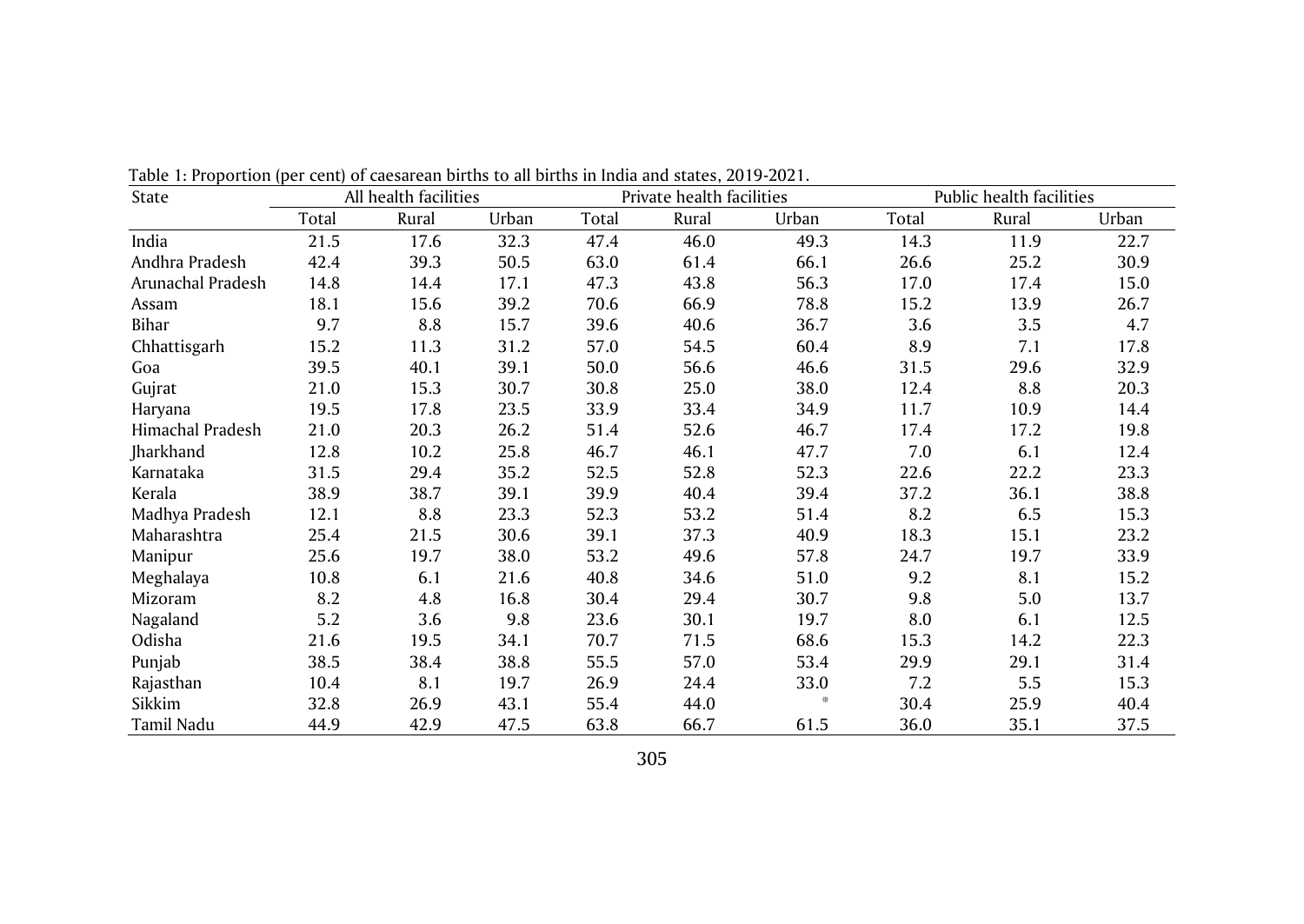| State         |       | All health facilities |       |       | Private health facilities |       | Public health facilities |       |       |  |
|---------------|-------|-----------------------|-------|-------|---------------------------|-------|--------------------------|-------|-------|--|
|               | Total | Rural                 | Urban | Total | Rural                     | Urban | Total                    | Rural | Urban |  |
| Telangana     | 60.7  | 58.4                  | 64.3  | 81.5  | 80.6                      | 82.7  | 44.5                     | 44.3  | 44.8  |  |
| Tripura       | 25.1  | 18.6                  | 47.5  | 69.3  | 54.7                      | 95.7  | 22.7                     | 17.6  | 40.4  |  |
| Uttar Pradesh | 13.7  | $\vert 1.0 \vert$     | 24.2  | 39.4  | 37.8                      | 42.6  | 6.2                      | 4.7   | 14.4  |  |
| Uttarakhand   | 20.4  | 16.7                  | 28.6  | 43.3  | 40.9                      | 47.0  | 14.0                     | 10.7  | 21.4  |  |
| West Bengal   | 32.6  | 28.6                  | 43.5  | 82.7  | 84.4                      | 80.2  | 22.9                     | 20.3  | 31.7  |  |

\*Percentage not shown; based on fewer than 25 unweighted cases.

Source: Authors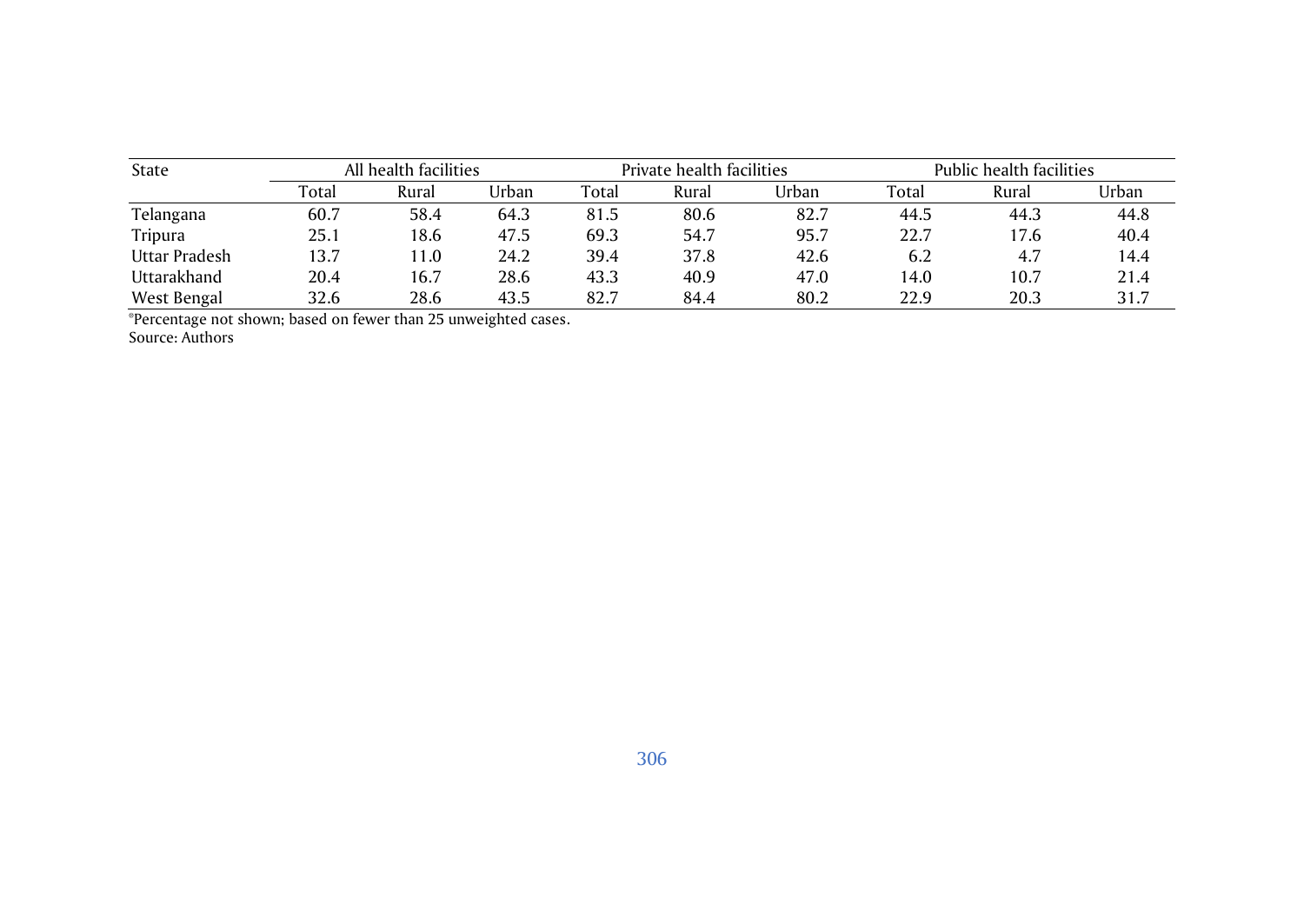It is astonishing to observe from table 1 that more than four out of every five births in the private health facilities in West Bengal and Telangana are caesarean births. In the north-eastern states of Assam and Tripura, and in the eastern state of Odisha, nearly 70 per cent, and in the southern states of Tamil Nadu and Andhra Pradesh, more than 60 per cent of births in private health facilities are caesarean births. Almost all births in private health care facilities (95.7 per cent) in the urban areas of Tripura are reported to be caesarean births. This unbelievable proportion needs further investigation and is a matter of serious concern from the perspective of the health of the mother and the child.

In the public health facilities, proportion of caesarean births is substantially lower than that in private health facilities in all states. However, in many states, the proportion of caesarean births is higher than 15 per cent in public health facilities. The proportion of caesarean births in the public health facilities is the highest in Telangana (44.5 per cent), followed by Kerala (37.2 per cent), and Tamil Nadu (36.0 per cent). In the urban areas, more than two-fifth of births in public health facilities are reported to be caesarean births in Telangana, Tripura, and Sikkim.

Table 2 shows how inter-state variation in the proportion of caesarean births is related to the inter-state variation in explanatory variables included in the analysis. In the combined (rural and urban) population, inter-state variation in indicators of maternity care is found to be more strongly correlated with the inter-state variation in the proportion of caesarean births compared to indicators of family planning use and educational status of women. The inter-state variation in the proportion of caesarean births is however statistically significantly correlated with the inter-state variation in all independent variables except the proportion of currently married women using IUD/PPIUD. Results are quite similar for the rural population. In the urban population, however, inter-state variation in the proportion of women with at least 10 years of education is not found to be statistically significantly correlated with the inter-state variation in the proportion of caesarean births.

It may also be seen from table 2 that, in case of private health facilities, inter-state variation in none of the independent variables is statistically significantly associated with the inter-state variation in the proportion of caesarean births. In case of public health facilities, however, inter-state variation in indicators of maternity care and educational status of women is found to be statistically significantly associated with inter-state variation in the proportion of caesarean births, but variation in indicators of family planning use is not found to be statistically significantly associated with variation in the proportion of caesarean births.

Stepwise regression analysis has been carried out to explore how inter-state variation in the proportion of caesarean births is influenced by the inter-state variation in the seven independent or explanatory variables described above. The results of the stepwise regression analysis are presented in table 3. The stepwise regression analysis has been carried out for the total (rural and urban) population and separately for rural and urban populations. The stepwise regression analysis has also been carried out separately for births in public health facilities and births in private health facilities to explore how inter-state variation in the independent variables influence inter-state variation in the proportion of caesarean births in private health facilities and inter-state variation in the proportion of caesarean births in public health facilities.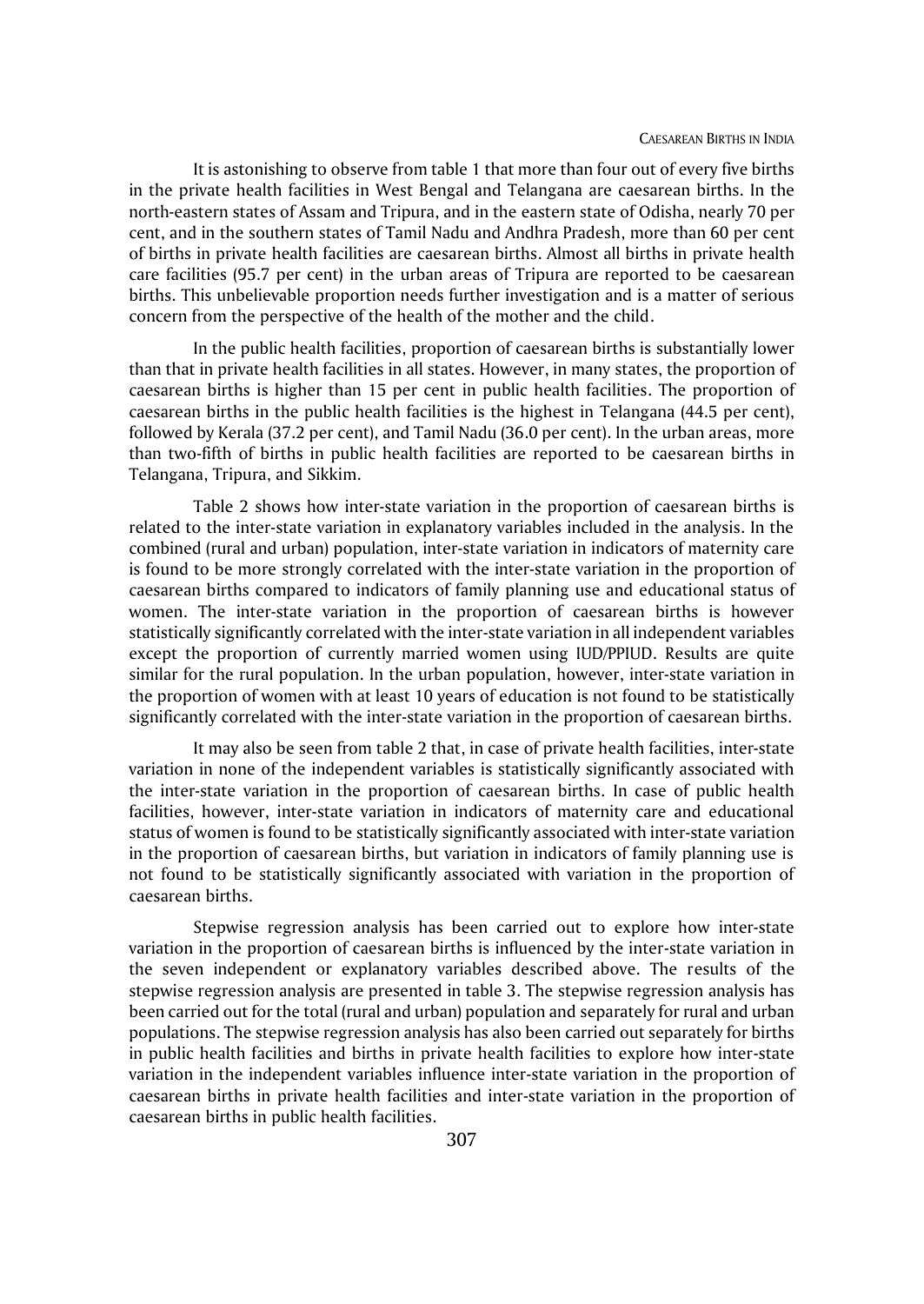| Factor                         | Indicator                                                                                                                                                                     | Total      | Rural      | Urban      | Private facility | Public facility |
|--------------------------------|-------------------------------------------------------------------------------------------------------------------------------------------------------------------------------|------------|------------|------------|------------------|-----------------|
| Education                      | 1. Proportion of women (15-49 years)                                                                                                                                          | $0.449*$   | $0.528**$  | $-0.023$   | $-0.164$         | $0.540**$       |
| of women<br>Family<br>planning | with at least 10 years of schooling<br>2. Proportion of currently married<br>women (15-49 years) using female<br>sterilization                                                | $0.492**$  | $0.471*$   | $0.434*$   | 0.165            | 0.315           |
|                                | 3. Proportion of currently married<br>women (15–49 years) using<br><b>IUD/PPIUD</b>                                                                                           | $-0.298$   | $-0.266$   | $-0.395*$  | $-0.349$         | $-0.156$        |
| Maternity<br>care              | 4. Proportion of mothers who had at<br>least 4 antenatal care visits                                                                                                          | $0.624***$ | $0.683***$ | $0.500**$  | 0.334            | $0.584**$       |
|                                | 5. Proportion of women with high or<br>very high blood sugar level $(>140$<br>mg/dl) or taking medicine to control<br>blood sugar level                                       | $0.706***$ | $0.573***$ | $0.734***$ | 0.355            | $0.712***$      |
|                                | 6. Proportion of women with elevated<br>blood pressure (systolic $> = 140$ mm<br>of Hg and/or diastolic $> = 90$ mm of<br>Hg) or taking medicine to control<br>blood pressure | $0.637***$ | $0.622***$ | $0.681***$ | 0.283            | $0.727***$      |
|                                | 7. Proportion of women (age 15-49)<br>who are overweight or obese (BMI<br>$> = 25.0$ kg/m <sup>2</sup> )                                                                      | $0.760***$ | $0.739***$ | $0.633***$ | 0.218            | $0.773***$      |

Table 2: Simple zero order correlation coefficient of the proportion of caesarean births with selected independent variables.

 $\frac{1}{2}$   $\frac{1}{2}$  p < 0.05;  $\frac{1}{2}$  p < 0.01;  $\frac{1}{2}$  p < .001

Source: Authors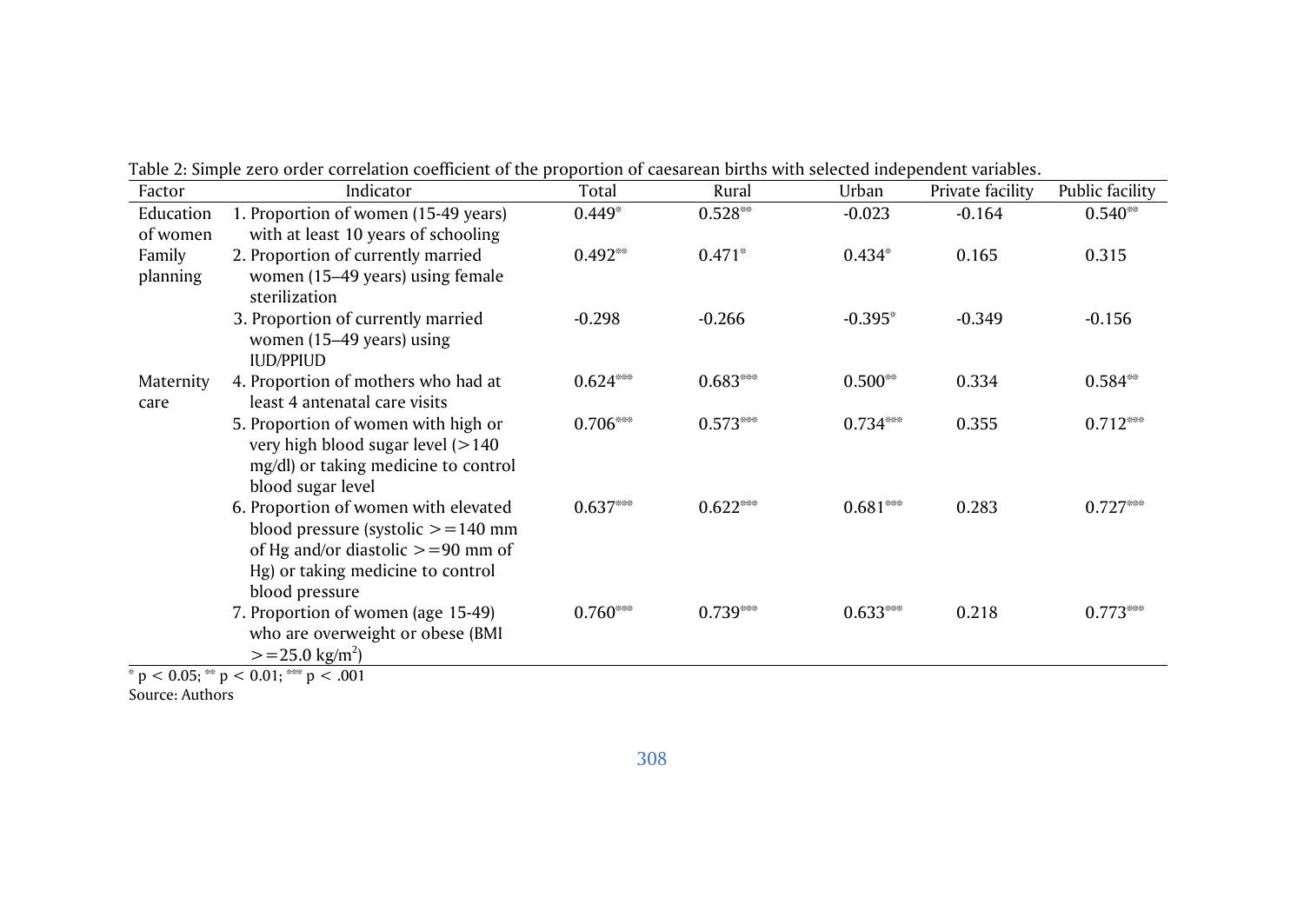| Indicator                                                                                         | Total     |                      | Rural     |           | Urban     |           | Private facility |           | Public facility |                      |
|---------------------------------------------------------------------------------------------------|-----------|----------------------|-----------|-----------|-----------|-----------|------------------|-----------|-----------------|----------------------|
|                                                                                                   | b         | ß                    | b         | ß         | b         | ß         | b                |           | b               |                      |
| 1. Proportion of women with 10 or<br>more years of schooling                                      |           |                      | $0.457**$ | 0.461     | $-0.364*$ | $-0.284$  | $-0.852**$       | $-0.714$  |                 |                      |
| 2. Proportion of women using female<br>sterilization as family planning<br>method                 | $0.227*$  | 0.316                | $0.300*$  | 0.409     |           |           |                  |           |                 |                      |
| 3. Proportion of women using<br>IUD/PPIUD as family planning<br>method                            |           |                      |           |           |           |           |                  |           |                 |                      |
| 4. Proportion of mothers who had at<br>least 4 antenatal care visits                              |           |                      |           |           |           |           |                  |           |                 |                      |
| 5. Proportion of women who are<br>overweight or obese as reflected<br>through BMI                 | $1.013**$ | 0.678                |           |           |           |           |                  |           |                 |                      |
| 6. Proportion of women having high or<br>very high level of blood sugar                           |           |                      |           |           | $1.426**$ | 0.510     | 1.837*           | 0.488     | $1.264**$       | 0.497                |
| 7. Proportion of women having<br>elevated blood pressure, either<br>systolic or diastolic or both |           |                      |           |           | $1.671**$ | 0.533     | 1.736*           | 0.516     | 1.185**         | 0.523                |
| $R^2$ / Adjusted $R^2$                                                                            | $R^2$     | $R^2$ <sub>Ajd</sub> | $R^2$     | $R^2$ Ajd | $R^2$     | $R^2$ Aid | $R^2$            | $R^2$ Ajd | $R^2$           | $R^2$ <sub>Ajd</sub> |
|                                                                                                   | 0.670     | 0.644                | 0.442     | 0.397     | 0.743     | 0.711     | 0.436            | 0.366     | 0.734           | 0.713                |
| N                                                                                                 | 28        | 28                   | 28        | 28        | 28        | 28        | 28               | 28        | 28              | 28                   |

Table3: Results of the stepwise regression analysis of the proportion of caesarean births on independent variables.

 $p < .05$ ; \*\*p < .01

b – unstandardized coefficient;  $\beta$  - standardized coefficient

Source: Authors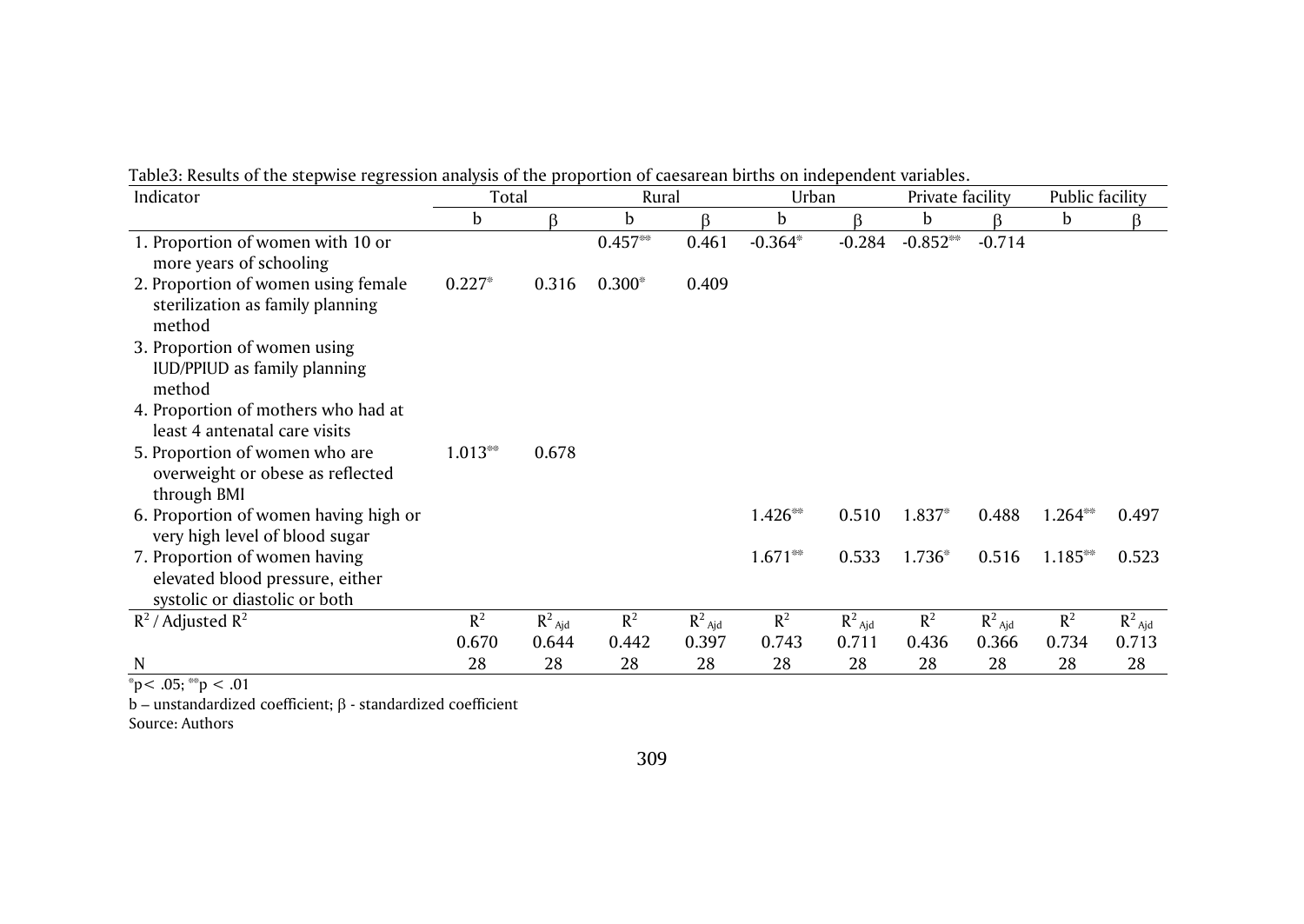The results of the stepwise regression analysis suggest that inter-state variation in the selected independent variables used in the analysis has a statistically significant influence on the inter-state variation in the proportion of caesarean births and these variables are different for different population groups. In case of combined population, inter-state variation in the proportion of women who are obese or overweight and the proportion of women who are sterilized have a significant impact on inter-state variation in the proportion of caesarean births. In the rural population, inter-state variation in the proportion of women who are sterilized and the proportion of women who have 10 or more years of schooling are found to be statistically significantly associated with the inter-state variation in the proportion of caesarean births.

In the urban areas, however, the inter-state variation in the proportion of caesarean births is found to be statistically significantly associated with the inter-state variation in the proportion of women with elevated blood pressure, proportion of women with high or very high level of blood sugar, and proportion of women with at least 10 years of schooling. Among the three predictor variables, the regression coefficient of the proportion of women having elevated blood pressure and higher level of blood sugar are positive but that of the proportion of women with at least 10 years of schooling is negative which implies that, other things being equal, the higher the proportion of women with at least 10 years of schooling in the urban areas of a state, the lower is the proportion of caesarean births in the urban part of that state. However, out of these three predictors, the association of the variation in the proportion of caesarean births with the elevated blood pressure is the strongest while it is weakest for women with 10 or more years of schooling.

In case of births in private health facilities, the pattern is the same as in the urban population. The variables that have a statistically significant impact on the variation in the proportion of caesarean births are the proportion of women with elevated blood pressure, the proportion of women with high or very high blood sugar level, and the proportion of women with 10 or more years of schooling. The regression coefficient of the proportion of women with at least 10 years of schooling is negative in this case also while that of the proportion of women having elevated blood pressure and high level of blood sugar are positive. However, the association of the proportion of women with at least 10 years of schooling is stronger than that of the proportion of women having elevated blood pressure or high blood sugar. On the other hand, in case of births in public health facilities, the independent variables that affect the proportion of caesarean births statistically significantly are the proportion of women with elevated blood pressure and the proportion of women with high or very high level of blood sugar.

Table 3 suggests that after controlling the effect of other variables, the proportion of women using IUD/PPIUD and the proportion of women who had at least four antenatal care visits, do not impact the variation in the proportion of caesarean births in any population group. On the other hand, in the private and public health facilities and in the urban population, main factors behind a caesarean birth are elevated blood pressure and high blood sugar level of women during pregnancy. The educational level of women, 10 years or beyond, influences the variation in caesarean births in rural as well as in urban areas and also in private health care facilities. In rural areas, it has a positive impact but a negative impact in the urban areas on the proportion of caesarean births.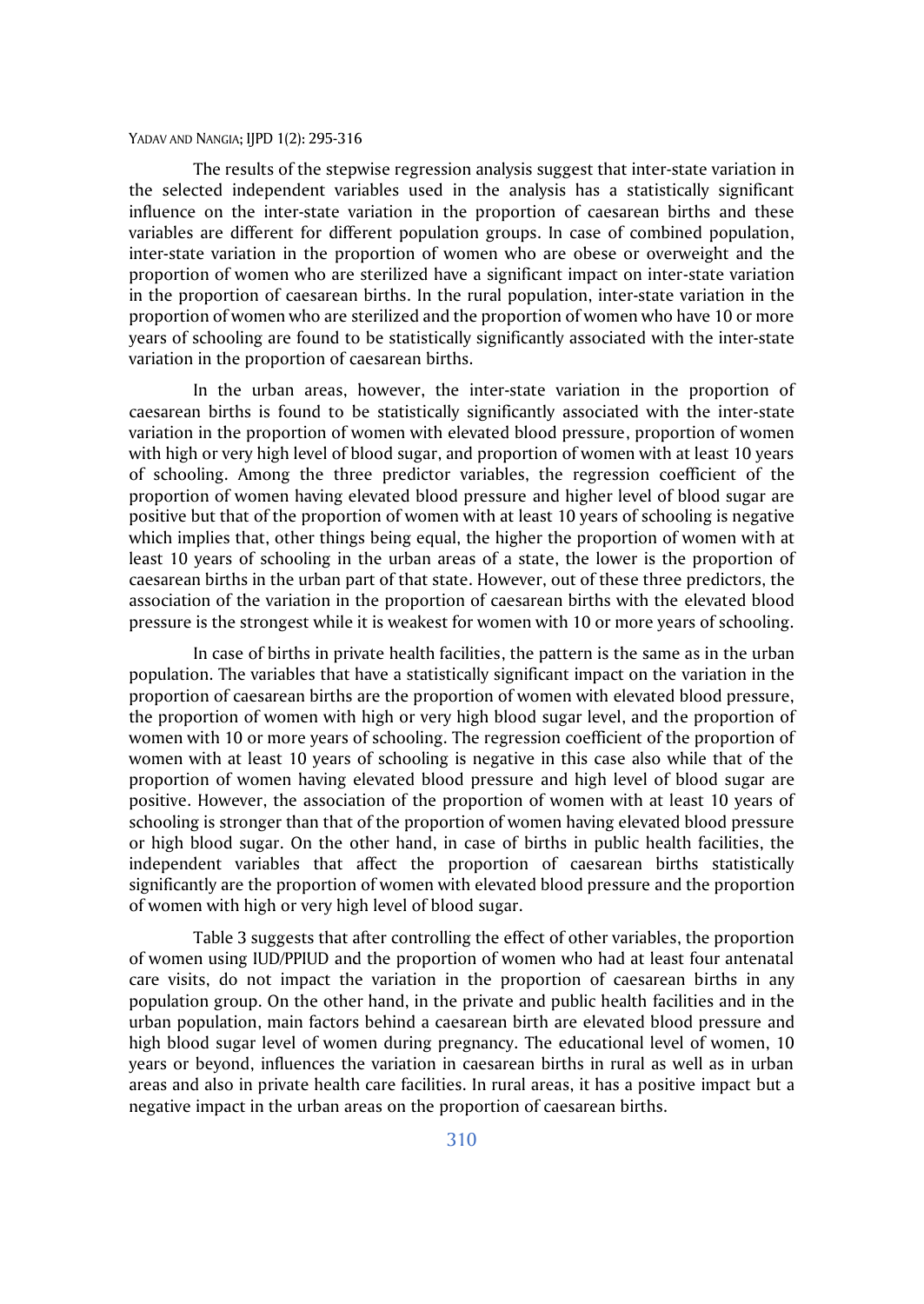### **Discussion**

Caesarean births are increasing at an alarming rate in India and the proportion of caesarean births is found to be exceptionally high in private health facilities in the urban areas. According to WHO, caesarean births should range between 10-15 per cent of all births to protect women and children from the consequences of complications of pregnancy and delivery. Caesarean births more than 15 per cent of all births is generally deemed unnecessary and may drain resources and may also have an adverse impact on the health of women and children. Viewed from this perspective, the data available through NFHS-5 suggest that the proportion of caesarean births in India and in most of its states is unacceptably high and is a major public health concern. The situation appears to be alarming in the urban areas of the country where majority of the births in private health facilities are caesarean births. At the same time, there are states where caesarean births account for less than 10 per cent of all births in public health facilities which suggests that a substantial proportion of those women who are in need emergency care at the time of delivery are devoid of such care.

The proportion of caesarean births is found to be relatively high in the southern states and in some northern and north-eastern states of the country. By contrast, the proportion of caesarean births is within the range recommended by the World Health Organization in the central region of the country, extending from Rajasthan to Bihar and Jharkhand and in two north-eastern states. It is generally argued that there is a positive association between the level of socio-economic development and the proportion of caesarean births. However, the present study, based on the latest state level data, suggests that the higher the proportion of women having at least 10 years of schooling the lower the proportion of caesarean births in the urban areas but the higher the proportion of women with 10 or more years of schooling the higher the proportion of caesarean births in the rural areas. Given the different nature of the relationship between the proportion of caesarean births and the proportion of women with at least 10 years of schooling, there is a need to further examine the role of the level of education of the woman in deciding the type of delivery using the micro-level data. Such data, however, are not currently available through NFHS-5.

The high proportion of caesarean births in private health facilities in India is not surprising as, in many low and middle-income countries, a high proportion of caesarean births in private health care institutions is reported (Guilmoto and Dumont, 2019; Beogo et al., 2017). In India also, many studies have reported an abnormally high proportion of caesarean births in private health facilities (Bhartia et al, 2020; Johnson and Rehavi, 2016). The big difference in the proportion of caesarean births in private health facilities as compared to that in the public health facilities can be ascribed to the quality of services in the private health care institutions. In any case, the exceptionally high proportion of caesarean births in private health facilities raises questions about the motives of private health care services providers. It is argued that private health care services providers motivate and convince and even force women to go for a C-section delivery either on one pretext or the other as a C-section delivery is financially lucrative for private health institutions, even though this practice is entirely unethical.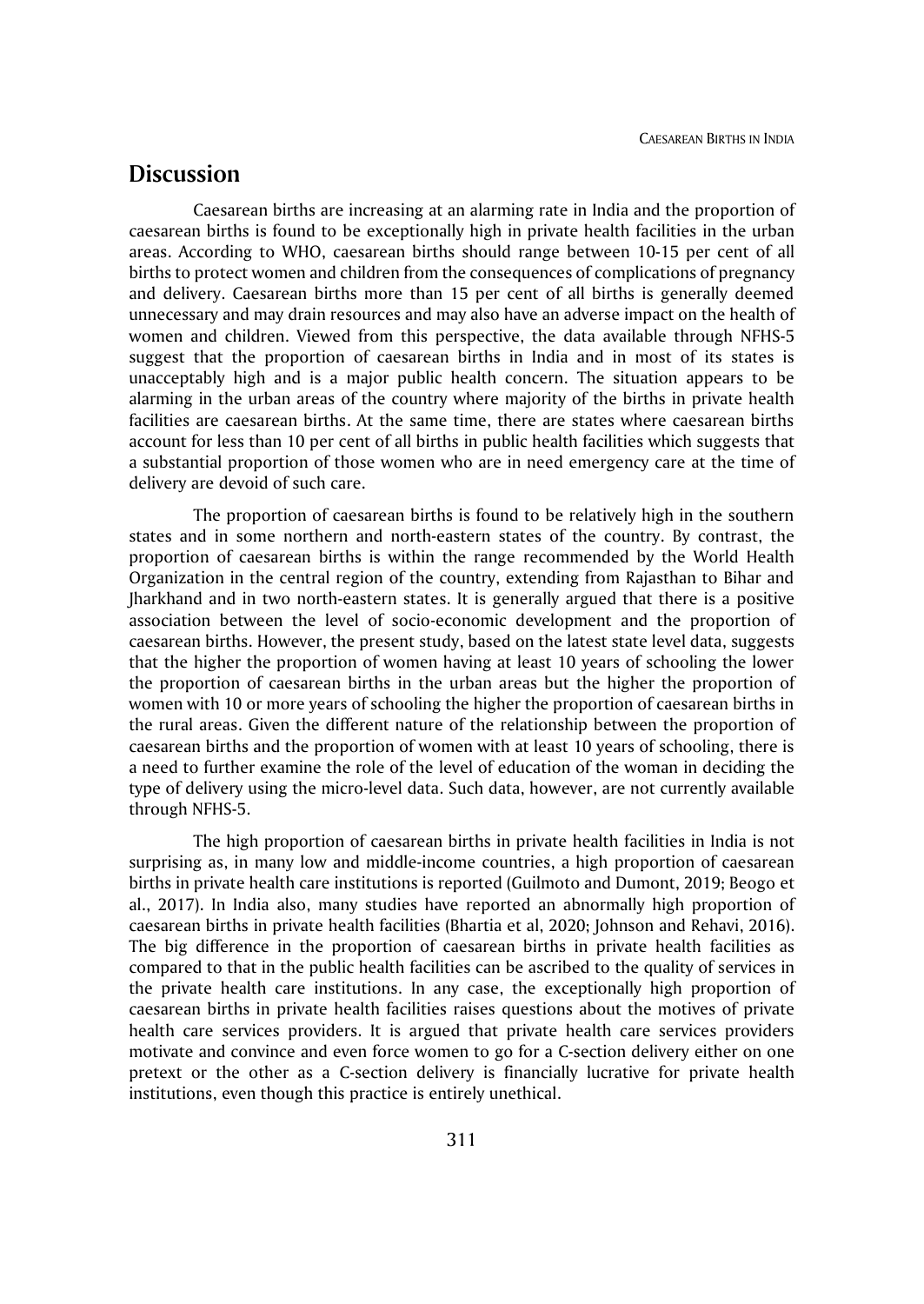It has also been argued that a high proportion of caesarean births in private health facilities is due to an increase in the health insurance coverage. A study in the United States of America has concluded that the probability of a caesarean birth is less in women having public health insurance as compared to women having private health insurance (Hoxha et al, 2017). In India, health insurance coverage, combined with the lack of oversight of the private health sector, is argued to be creating an ideal environment for private health facilities to provide biased information to women and engage in physician-induced demand, resulting in a high proportion of caesarean births even when they are medically not necessary (Bhatia et al, 2020).

There are also studies that suggest that caesarean births are more common among urban dwellers, wealthier women, and those with a higher level of education (Singh et al, 2018; Mishra and Ramanathan, 2002). A high proportion of caesarean births in the urban areas may also be explained by the higher prevalence of obesity due in the urban areas to the lack of physical activities and hypertension due to hectic life (Aroor et al, 2013). On the other hand, the proportion of caesarean births is found to be directly related to the proportion of women with elevated blood pressure and high blood sugar level. This is expected as elevated blood pressure at the time of delivery and gestational diabetes are medical emergencies and, therefore, contra-indication for normal delivery (American Pregnancy Association, 2021). The data available from NFHS-5 suggest that the proportion of women with elevated blood pressure and high blood sugar varies widely across the states of the country. Reasons for the variation in the proportion of women having elevated blood pressure and diabetes need to be examined in the context of the variation in the proportion of caesarean births. It appears that there are state-specific factors that contribute to the variation in the proportion of women with elevated blood pressure and gestational diabetes.

Another contraindication for normal delivery is obesity which is more prevalent in middle- and upper-class women (Srivastava et al, 2020). This means that a higher proportion of obese women is directly related to a higher proportion of caesarean births as is revealed in the present study. On the other hand, check-up during the antenatal period has not been found to be associated with the proportion of caesarean births even in private health care institutions. Other studies, however, suggest that antenatal care check-ups at private health care facilities increase the likelihood of the caesarean births that could otherwise be avoided (Kathuria and Raj, 2020; Singh et al, 2018; Mishra and Ramanathan, 2002).

The proportion of women who are sterilized is associated with the proportion of C-section deliveries. It might be due to the convenience of performing sterilization right after the caesarean birth as it prevents another surgery and hospital stay if the woman does not want any more children.

There is also evidence that suggests that some women prefer C-section delivery over normal vaginal delivery for fear of natural birth, health risks, negative previous experiences with childbirth, biased information about C-section delivery, and superstitious beliefs about auspicious birth dates (Suwanrath et al, 2021). Some of these reasons might be applicable to women in India also but NFHS-5 did not collect data on maternal preference for delivery. The maternal preference for C-section births is also associated with the level of education of woman and household income (Kathuria and Raj, 2020). The present study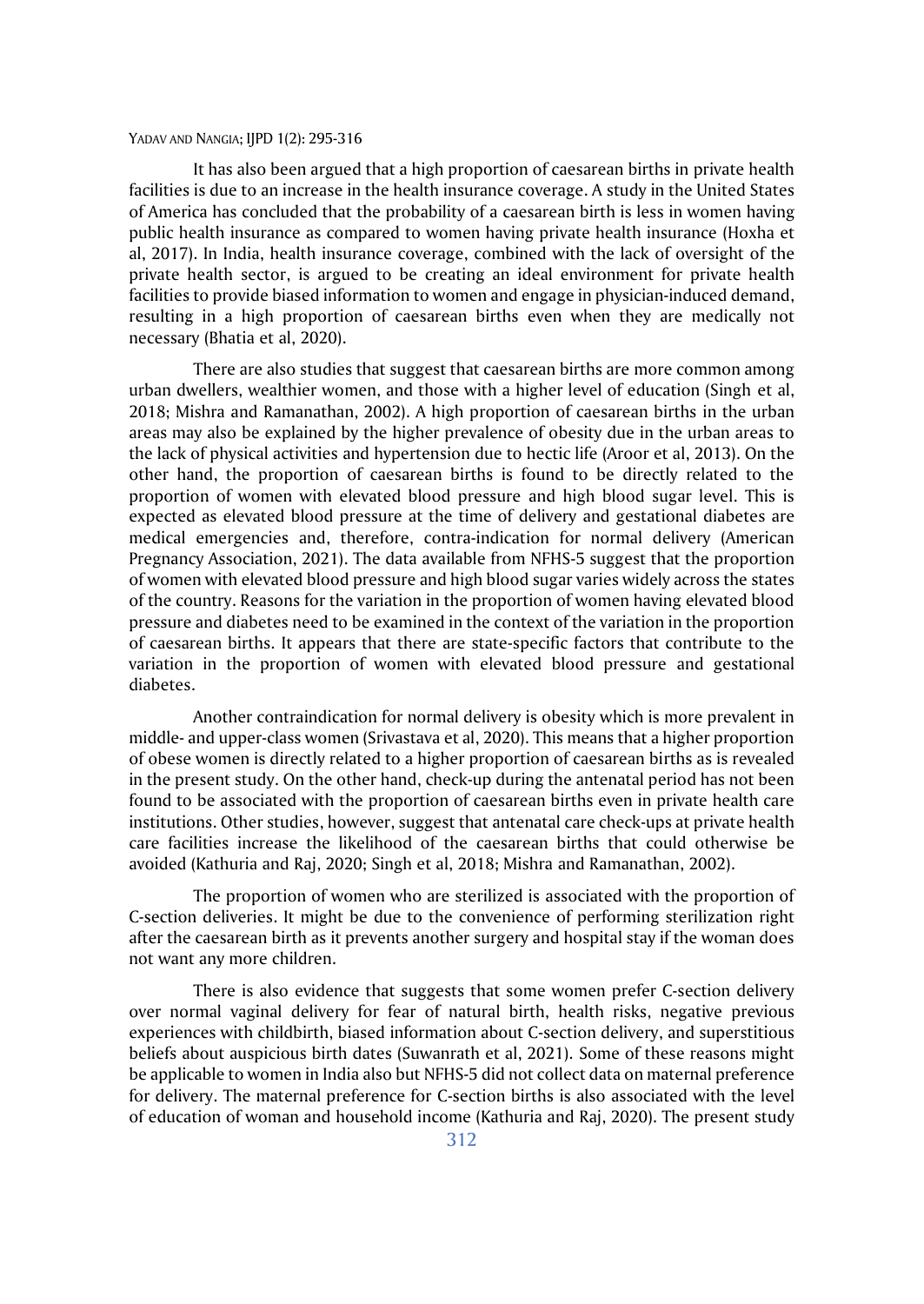indicates that the increase in the level of education of the woman leads to a decrease in the probability of a caesarean birth in the urban areas. It seems that with the increase in the level of education, concerns about negative consequences of C-section delivery (risk of infection, injury, scar) also increase leading to the preference for normal delivery. On the other hand, in the rural areas, with increase in the educational level of women chances of caesarean births also go up. The plausible explanation could be that it is easier to convince rural women compared to urban women about the need and benefits of caesarean delivery.

The very high proportion of caesarean births, particularly in private health care institutions in India, as revealed through the preliminary data from the latest NFHS-5, calls for institutionalising a monitoring system to investigate the reasons and factors behind the high and increasing proportion of caesarean births in the country. Such a monitoring system is also necessary for an appropriate policy response and necessary programme interventions to ensure that the proportion of caesarean births is neither more than 15 per cent of all births nor less than 10 per cent of all births as recommended by the World Health Organization. There is also a need to come up with appropriate programme strategies that include unbiased maternal counselling about normal versus C-section delivery.

## **Conclusions**

The data available from the latest National Family Health Survey in India suggest that caesarean births in the country have emerged as a major public health challenge and the situation appears to be precarious in states like West Bengal and Telangana where private health care facilities appear to be conducting C-section deliveries indiscriminately. C-section delivery must be opted only when the life of the woman and/or the child is at risk. Unnecessary C-section deliveries may cause maternal and foetal injuries, infections, and additional costs related to childbirth.

The present study has found that the elevated blood pressure of the woman and high level of blood sugar are the most important predictors of the caesarean births with elevated blood pressure being a stronger predictor of the two. This is expected as elevated blood pressure at the time of delivery is a medical emergency and normal delivery is not recommended in such a situation. The proportion of women with elevated blood pressure at the time of delivery is found to vary widely across the states of the country. Identification of the factors behind the elevated blood pressure at the time of delivery may provide the information that may be helpful in reducing the proportion of caesarean births.

The present study uses state level aggregate data which has several limitations for an in-depth analysis of the determinants of caesarean births in India. The individual level data from NFHS-5 are not yet available. It is recommended that more in-depth analysis should be carried out using the individual-level data to understand more about the factors associated with caesarean births.

Based on the findings of the present analysis, there is a need of monitoring the data from health care facilities – public and private - for checking unnecessary C-section deliveries and for providing counselling about the benefits of the normal delivery during the antenatal period.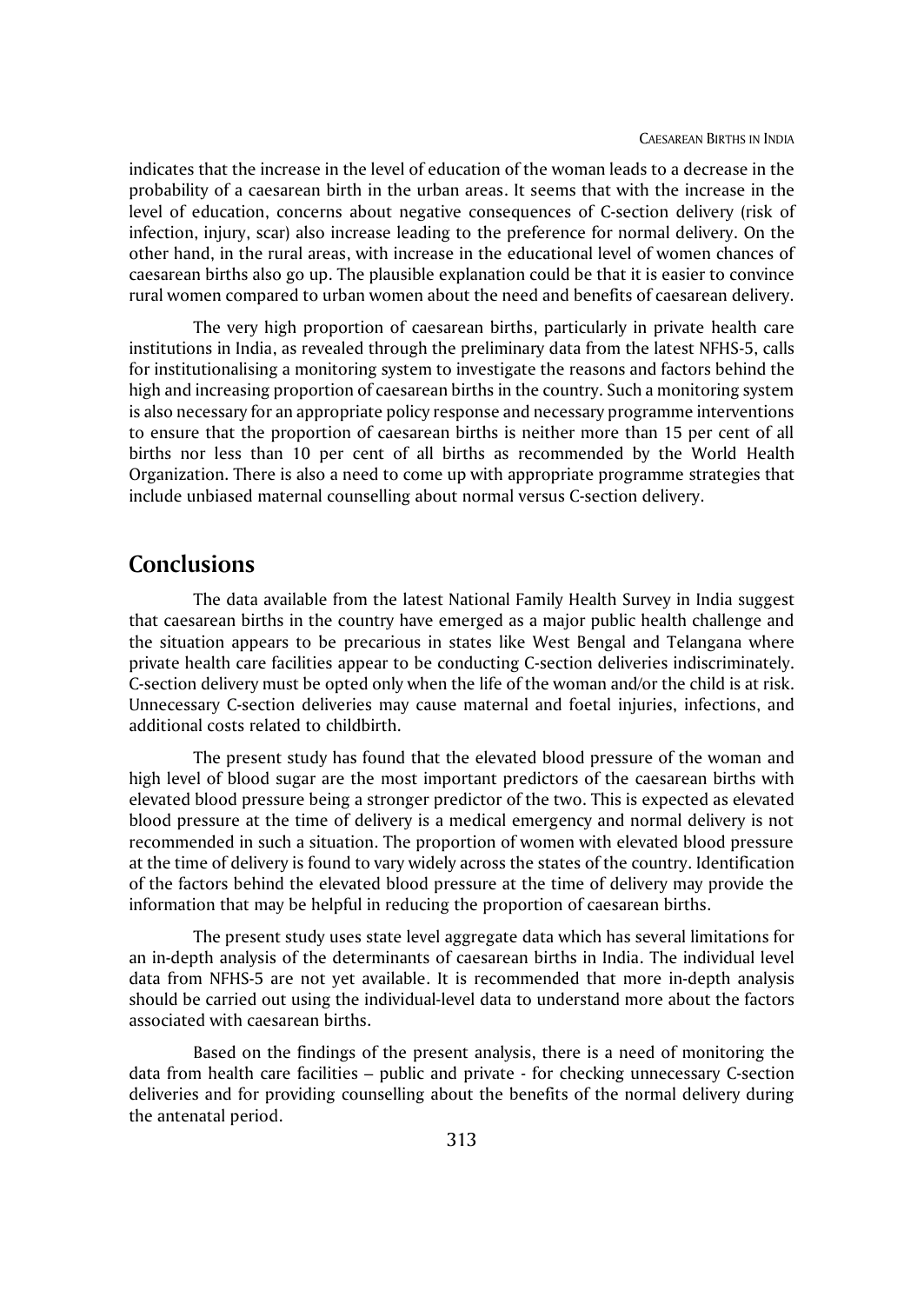### **References**

- Al Rifai R (2014) Rising caesarean deliveries among apparently low-risk mothers at university teaching hospitals in Jordan: Analysis of population survey data, 2002–2012. *Global Health: Science and Practice* 2(2): 195-209.
- American Pregnancy Association (2021) Reasons for a caesarean birth. [https://americanpregnancy.org/healthy-pregnancy/labor-and-birth/reasons-for-a](https://americanpregnancy.org/healthy-pregnancy/labor-and-birth/reasons-for-a-cesarean/)[cesarean/](https://americanpregnancy.org/healthy-pregnancy/labor-and-birth/reasons-for-a-cesarean/)
- Aroor BA, Trivedi A, Jain S (2013) Prevalence of risk factors of non-communicable diseases in a district of Gujarat, India. *Journal of Health, Population, and Nutrition* 31(1): 78– 85.<https://doi.org/10.3329/jhpn.v31i1.14752>
- Beogo I, Bomar MR, Gagnon MP (2017) Determinants and maternal-foetal outcomes related to caesarean section delivery in private and public hospitals in low- and middleincome countries: A systematic review and meta-analysis protocol. *Systematic Reviews 6*(1): 1-6. https://doi.org/10.1186/s13643-016-0402-6; 6(5).
- Betrán AP, Torloni MR, Zhang JJ, Gülmezoglu AM (2016) WHO statement on caesarean section rates. *BJOG* 123(5): 667.
- Betran AP, Ye J, Moller A, Souza JP, Zhang J (2021) Trends and projections of caesarean section rates: global and regional estimates. *BMJ Global Health* 6**:** e005671. doi:10.1136/ bmjgh-2021-005671
- Bhartia A, Sen Gupta Dhar R, Bhartia S (2020) Reducing caesarean section rate in an urban hospital serving women attending privately in India – a quality improvement initiative. *BMC Pregnancy and Childbirth* 20(1): 1-7. https://doi.org/10.1186/s12884- 020-03234-x
- Bhatia M, Banerjee K, Dixit P, Dwivedi LK (2020) Assessment of variation in caesarean delivery rates between public and private health facilities in India from 2005 to 2016. *JAMA Network Open* 3(8). doi:10.1001/jamanetworkopen.2020.15022
- Bhatia M, Dwivedi LK, Banerjee K, Dixit P (2020) An epidemic of avoidable caesarean deliveries in the private sector in India: Is physician-induced demand at play? *Social Science & Medicine* 265, 113511
- Chavarro JE, Martín-Calvo N, Yuan C, Arvizu M, Rich-Edwards JW, Michels KB, Sun Q (2020) Association of birth by caesarean delivery with obesity and type 2 diabetes among adult women. *JAMA Network Open* 3(4), e202605.
- Dongre A, Surana M (2018) C-section deliveries and the role of the private health sector in India. *Ideas for India*. [https://www.ideasforindia.in/topics/productivity-innovation/c](https://www.ideasforindia.in/topics/productivity-innovation/c-section-deliveries-and-the-role-of-the-private-health-sector-in-india.html)[section-deliveries-and-the-role-of-the-private-health-sector-in-india.html](https://www.ideasforindia.in/topics/productivity-innovation/c-section-deliveries-and-the-role-of-the-private-health-sector-in-india.html)
- Gayathry D, Guthi VR, Bele S, Vivekannada A (2017) A study of maternal morbidity associated with caesarean delivery in tertiary care hospital. *International Journal of Community Medicine and Public Health* 4: 1542-1547.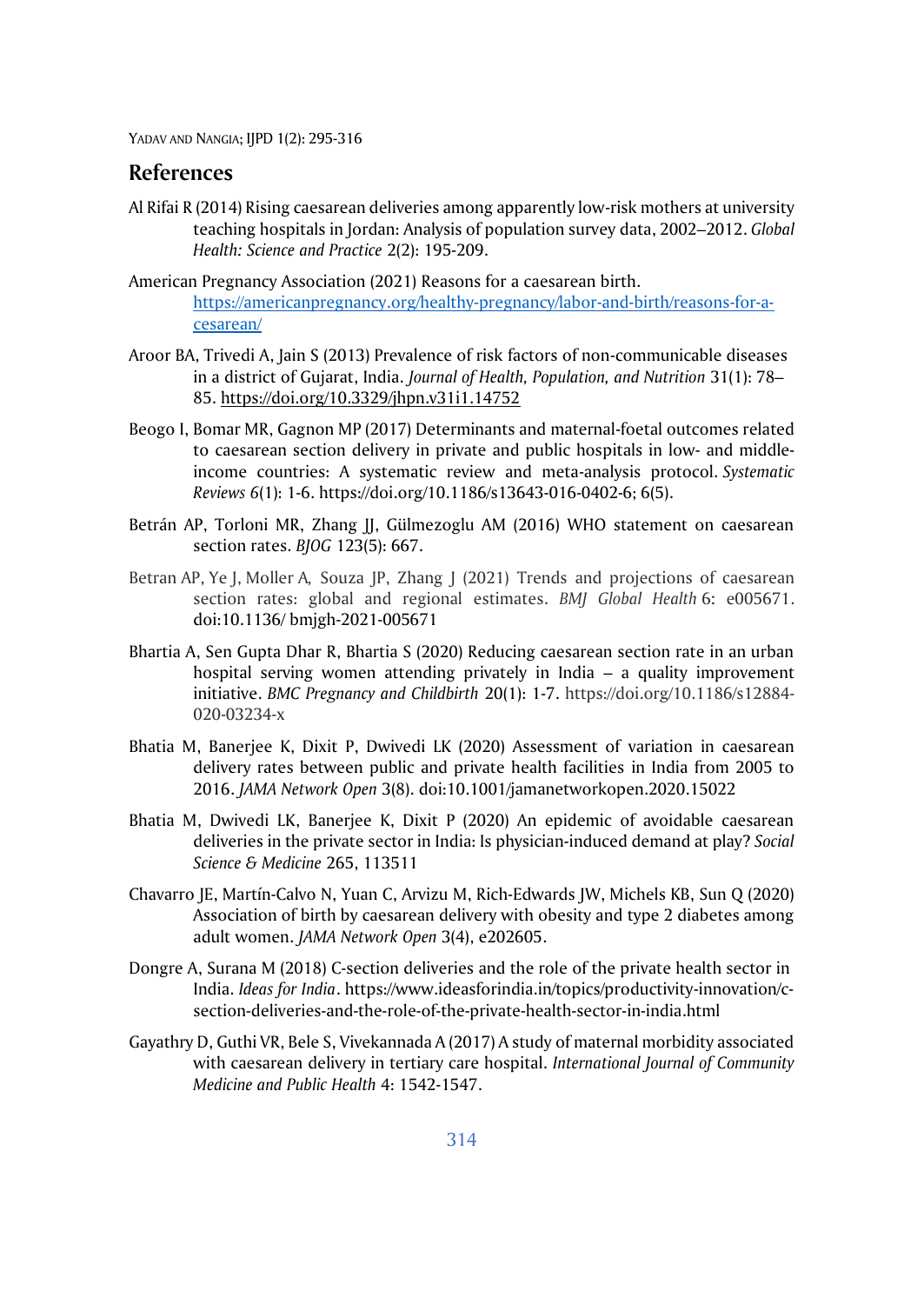- Gibbons L, Belizán JM, Lauer JA, Betrán AP, Merialdi M, Althabe F (2010) The global numbers and costs of additionally needed and unnecessary caesarean sections performed per year: Overuse as a barrier to universal coverage. *World Health Report* 30(1): 1- 31.
- Government of India (2017) *National Family Health Survey (NFHS-4), 2015-16: India.* Mumbai, International Institute for Population Sciences.
- Government of India (nd) *National Family Health Survey (NFHS-5) 2019-21: Compendium of Factsheets–Key Indicators*. New Delhi, Ministry of Health, and Family Welfare.
- Guilmoto CZ, Dumont A (2019) Trends, regional variations, and socioeconomic disparities in caesarean births in India, 2010-2016. *JAMA Network Open* 2(3): e190526.
- Hofberg K, Ward MR (2003) Fear of pregnancy and childbirth. *Postgraduate Medical Journal* 79(935): 505-510.
- Hoxha I, Syrogiannouli L, Braha M, Goodman DC, da Costa BR, Jüni P (2017) Caesarean sections and private insurance: Systematic review and meta-analysis. *BMJ Open* 7(8): e016600.
- Johnson EM, Rehavi MM (2016) Physicians treating physicians: Information and incentives in childbirth. *American Economic Journal: Economic Policy* 8(1), 115-41.
- Kathuria B, Sherin Raj TP (2020) Regional disparities and determinants of caesarean deliveries in India. *Indian Journal of Youth and Adolescent Health* 7(4): 15-23.
- Khawaja M, Jurdi R, Kabakian‐Khasholian T (2004) Rising trends in caesarean section rates in Egypt. *Birth* 31(1): 12-16.
- Kirchengast S, Hartmann B (2019) Recent lifestyle parameters are associated with increasing caesarean section rates among singleton term births in Austria. *International Journal of Environmental Research and Public Health* 16(1): 14.
- MacDorman MF, Menacker F, Declercq E (2008) Caesarean births in the United States: Epidemiology, trends, and outcomes. *Clinics in Perinatology* 35(2): 293-307.
- Mishra US, Ramanathan M (2002) Delivery-related complications and determinants of caesarean section rates in India. *Health Policy and Planning* 17(1): 90-98.
- Mohanty SK, Panda BK, Khan PK, Behera P (2019) Out-of-pocket expenditure and correlates of caesarean births in public and private health centres in India. *Social Science & Medicine* 224: 45-57.
- Radha K, Devi GP, Manjula RV, Chandrasekharan D (2015) Study on rising trends of caesarean section (c-section): A bio-sociological effect. *IOSR Journal of Dental Medical Science* 14(8):10–13.
- Radhakrishnan T, Vasanthakumari KP, Babu PK (2017) Increasing trend of caesarean rates in India: Evidence from NFHS-4. *Journal of Medical Science and Clinical Research* 5(8), 26167-76.